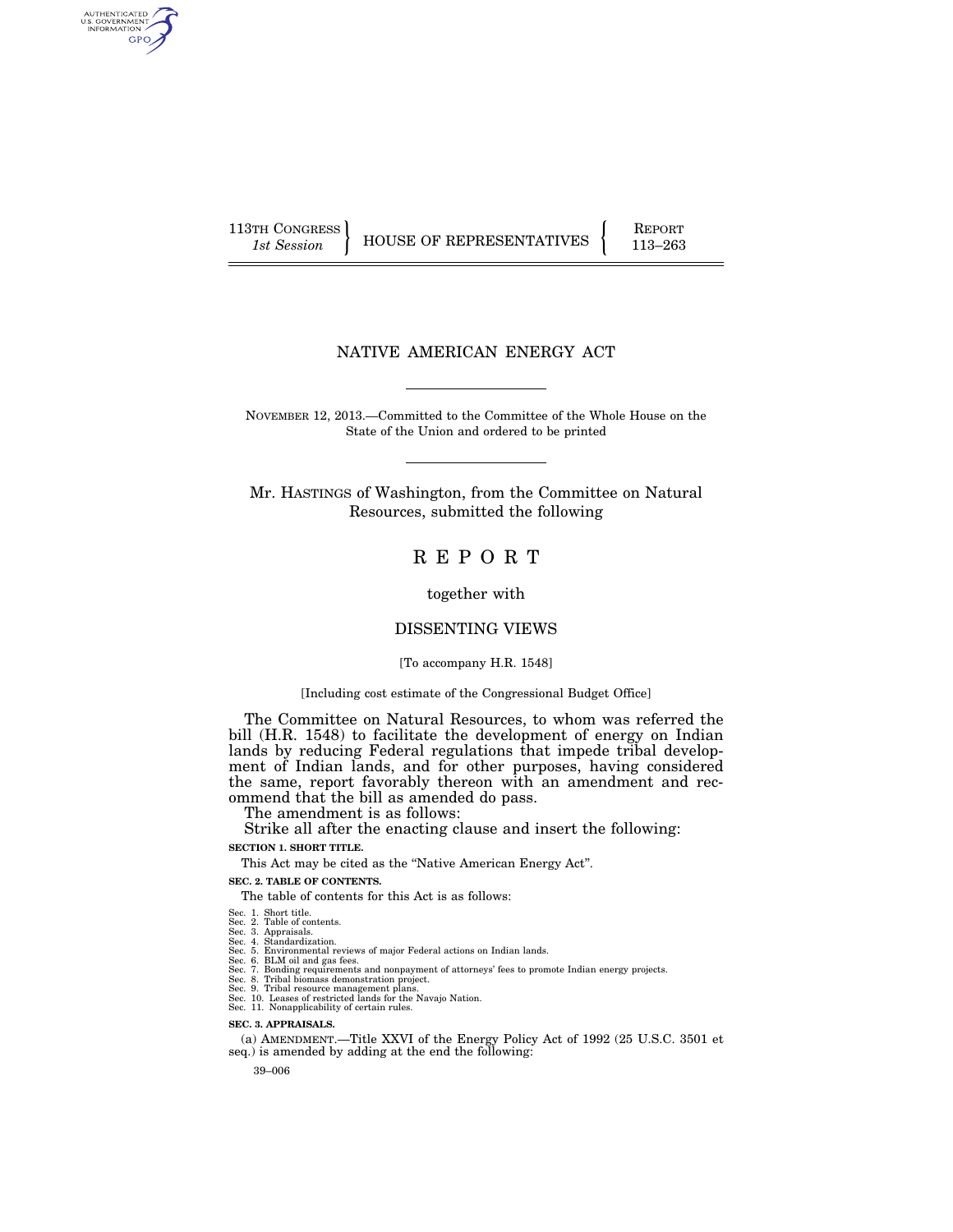#### **''SEC. 2607. APPRAISAL REFORMS.**

''(a) OPTIONS TO INDIAN TRIBES.—With respect to a transaction involving Indian land or the trust assets of an Indian tribe that requires the approval of the Secretary, any appraisal relating to fair market value required to be conducted under applicable law, regulation, or policy may be completed by—

''(1) the Secretary;

''(2) the affected Indian tribe; or

''(3) a certified, third-party appraiser pursuant to a contract with the Indian tribe.

''(b) TIME LIMIT ON SECRETARIAL REVIEW AND ACTION.—Not later than 30 days after the date on which the Secretary receives an appraisal conducted by or for an Indian tribe pursuant to paragraphs (2) or (3) of subsection (a), the Secretary shall—

(1) review the appraisal; and

 $''(2)$  provide to the Indian tribe a written notice of approval or disapproval of the appraisal.

''(c) FAILURE OF SECRETARY TO APPROVE OR DISAPPROVE.—If, after 60 days, the Secretary has failed to approve or disapprove any appraisal received, the appraisal shall be deemed approved.

''(d) OPTION TO INDIAN TRIBES TO WAIVE APPRAISAL.— ''(1) An Indian tribe wishing to waive the requirements of subsection (a), may do so after it has satisfied the requirements of subsections (2) and (3) below. ''(2) An Indian tribe wishing to forego the necessity of a waiver pursuant to this section must provide to the Secretary a written resolution, statement, or other unambiguous indication of tribal intent, duly approved by the governing body of the Indian tribe.

''(3) The unambiguous indication of intent provided by the Indian tribe to the Secretary under paragraph (2) must include an express waiver by the Indian tribe of any claims for damages it might have against the United States as a result of the lack of an appraisal undertaken.

''(e) DEFINITION.—For purposes of this subsection, the term 'appraisal' includes appraisals and other estimates of value.

''(f) REGULATIONS.—The Secretary shall develop regulations for implementing this section, including standards the Secretary shall use for approving or disapproving an appraisal.''.

(b) CONFORMING AMENDMENT.—The table of contents of the Energy Policy Act of 1992 (42 U.S.C. 13201 note) is amended by adding at the end of the items relating to title XXVI the following:

#### ''Sec. 2607. Appraisal reforms.''.

#### **SEC. 4. STANDARDIZATION.**

As soon as practicable after the date of the enactment of this Act, the Secretary of the Interior shall implement procedures to ensure that each agency within the Department of the Interior that is involved in the review, approval, and oversight of oil and gas activities on Indian lands shall use a uniform system of reference numbers and tracking systems for oil and gas wells.

#### **SEC. 5. ENVIRONMENTAL REVIEWS OF MAJOR FEDERAL ACTIONS ON INDIAN LANDS.**

Section 102 of the National Environmental Policy Act of 1969 (42 U.S.C. 4332) is amended by inserting ''(a) IN GENERAL.—'' before the first sentence, and by adding at the end the following:

''(b) REVIEW OF MAJOR FEDERAL ACTIONS ON INDIAN LANDS.—

''(1) IN GENERAL.—For any major Federal action on Indian lands of an Indian tribe requiring the preparation of a statement under subsection  $(a)(2)(C)$ , the statement shall only be available for review and comment by the members of the Indian tribe and by any other individual residing within the affected area.

''(2) REGULATIONS.—The Chairman of the Council on Environmental Quality shall develop regulations to implement this section, including descriptions of affected areas for specific major Federal actions, in consultation with Indian tribes.

''(3) DEFINITIONS.—In this subsection, each of the terms 'Indian land' and 'Indian tribe' has the meaning given that term in section 2601 of the Energy Policy Act of 1992 (25 U.S.C. 3501).

''(4) CLARIFICATION OF AUTHORITY.—Nothing in the Native American Energy Act, except section 7 of that Act, shall give the Secretary any additional authority over energy projects on Alaska Native Claims Settlement Act lands.''.

#### **SEC. 6. BLM OIL AND GAS FEES.**

The Secretary of the Interior, acting through the Bureau of Land Management, shall not collect any fee for any of the following: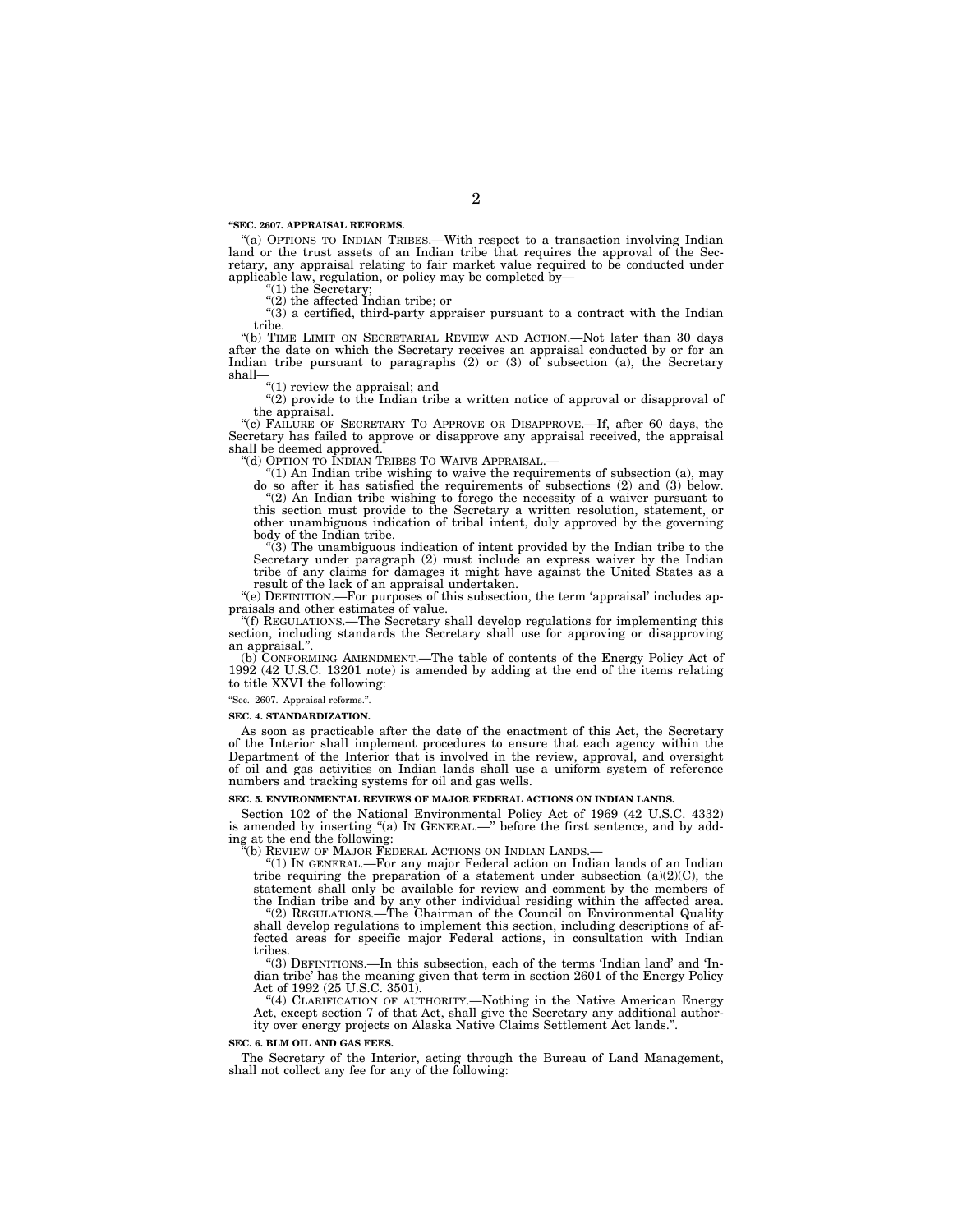(1) For an application for a permit to drill on Indian land.

(2) To conduct any oil or gas inspection activity on Indian land.

(3) On any oil or gas lease for nonproducing acreage on Indian land.

#### **SEC. 7. BONDING REQUIREMENTS AND NONPAYMENT OF ATTORNEYS' FEES TO PROMOTE IN-DIAN ENERGY PROJECTS.**

(a) IN GENERAL.—A plaintiff who obtains a preliminary injunction or administrative stay in an energy related action, but does not ultimately prevail on the merits of the energy related action, shall be liable for damages sustained by a defendant who—

(1) opposed the preliminary injunction or administrative stay; and

(2) was harmed by the preliminary injunction or administrative stay.

(b) BOND.—Unless otherwise specifically exempted by Federal law, a court may not issue a preliminary injunction and an agency may not grant an administrative stay in an energy related action until the plaintiff posts with the court or the agency a surety bond or cash equivalent—

 $(1)$  in an amount the court or agency decides is 30 percent of that amount that the court or agency considers is sufficient to compensate each defendant opposing the preliminary injunction or administrative stay for damages, including but not limited to preliminary development costs, additional development costs, and reasonable attorney fees, that each defendant may sustain as a result of the preliminary injunction or administrative stay;

(2) written by a surety licensed to do business in the State in which the Indian Land or other land where the activities are undertaken is situated; and

(3) payable to each defendant opposing the preliminary injunction or administrative stay, in the event that the plaintiff does not prevail on the merits of the energy related action, *Provided*, that, if there is more than one plaintiff, the court or agency shall establish the amount of the bond required by this subsection for each plaintiff in a fair and equitable manner.

(c) LIMITATION ON CERTAIN PAYMENTS.—Notwithstanding section 1304 of title 31, United States Code, no award may be made under section 504 of title 5, United States Code, or under section 2412 of title 28, United States Code, and no amounts may be obligated or expended from the Claims and Judgment Fund of the United States Treasury to pay any fees or other expenses under such sections to any plain-

tiff related to an energy related action.<br>
(d) DEFINITIONS.—For the purposes of this section, the following definitions apply:<br>
(1) ADMINISTRATIVE STAY.—The term "Administrative Stay" means a stay or<br>
other temporary remed of the Interior, the Department of Agriculture, the Department of Energy, the Department of Commerce, and the Environmental Protection Agency.

 $(2)$  INDIAN LAND.—The term "Indian Land" has the same meaning given such term in section 203(c)(3) of the Energy Policy Act of 2005 (Public Law 109–58; 25 U.S.C. 3501), including lands owned by Native Corporations under the Alaska Native Claims Settlement Act (Public Law 92–203; 43 U.S.C. 1601). (3) ENERGY RELATED ACTION.—The term ''energy related action'' means a

cause of action that—

(A) is filed on or after the effective date of this Act; and

(B) seeks judicial review of a final agency action (as defined in section 702 of title 5, United States Code), to issue a permit, license, or other form of agency permission allowing:

(i) any person or entity to conduct activities on Indian Land, which activities involve the exploration, development, production or transportation of oil, gas, coal, shale gas, oil shale, geothermal resources, wind or solar resources, underground coal gasification, biomass, or the generation of electricity, or

(ii) any Indian Tribe, or any organization of two or more entities, at least one of which is an Indian tribe, to conduct activities involving the exploration, development, production or transportation of oil, gas, coal, shale gas, oil shale, geothermal resources, wind or solar resources, underground coal gasification, biomass, or the generation of electricity, regardless of where such activities are undertaken.

(4) ULTIMATELY PREVAIL ON THE MERITS.—The phrase ''Ultimately prevail on the merits'' means, in a final enforceable judgment on the merits, the court rules in the plaintiff's favor on at least one cause of action which is an underlying rationale for the preliminary injunction, and does not include circumstances where the final agency action is modified or amended by the issuing agency unless such modification or amendment is required pursuant to a final enforceable judgment of the court or a court-ordered consent decree.

(5) INDIAN TRIBE.—The term ''Indian tribe'' means any Indian tribe, band, nation, or other organized group or community, including any Alaska Native vil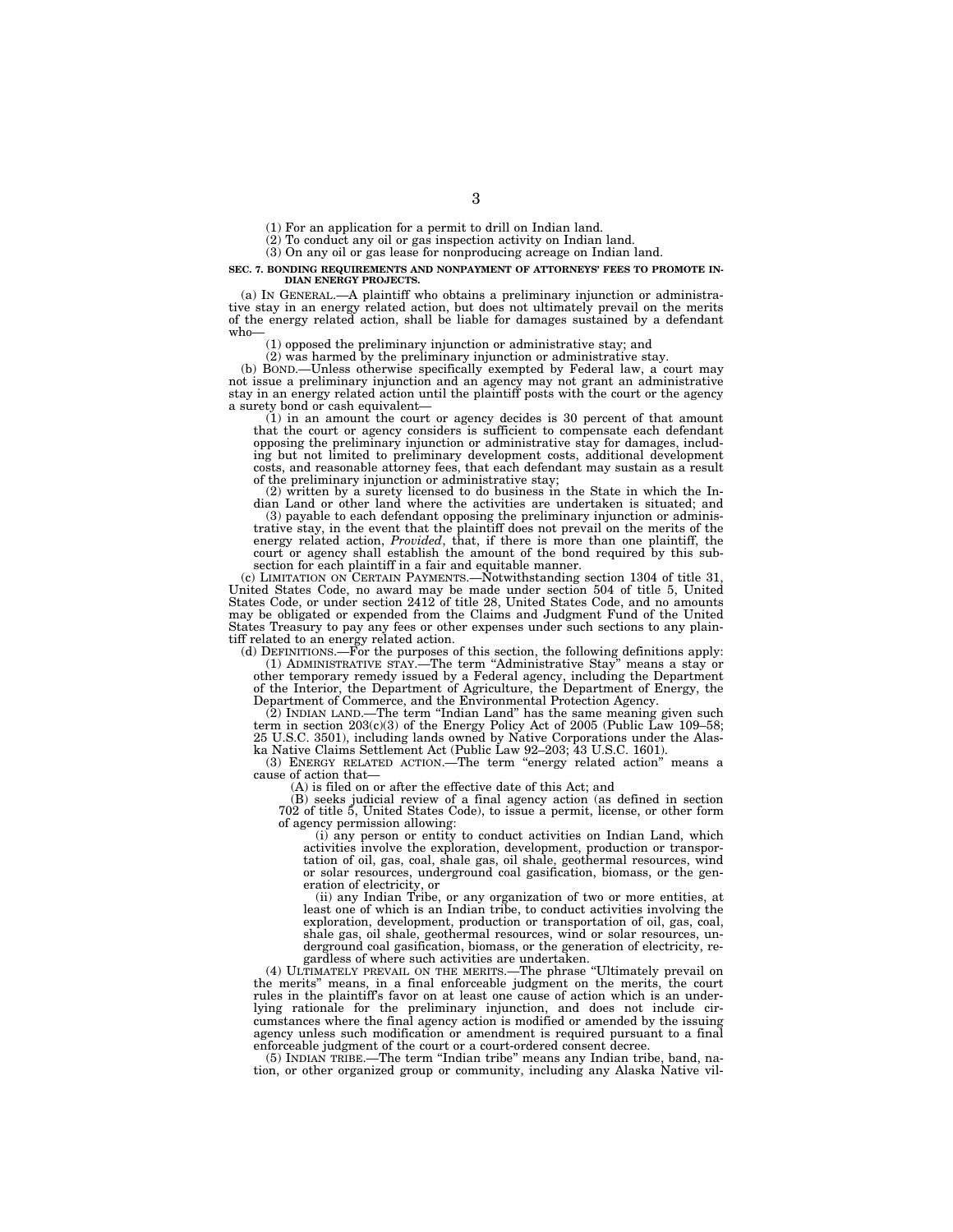lage or regional or village corporation as defined in or established pursuant to the Alaska Native Claims Settlement Act (43 U.S.C. 1601 et seq.), which is recognized as eligible for the special programs and services provided by the United States to Indians because of their status as Indians.

#### **SEC. 8. TRIBAL BIOMASS DEMONSTRATION PROJECT.**

The Tribal Forest Protection Act of 2004 is amended by inserting after section 2 (25 U.S.C. 3115a) the following:

#### **''SEC. 3. TRIBAL BIOMASS DEMONSTRATION PROJECT.**

''(a) IN GENERAL.—For each of fiscal years 2014 through 2018, the Secretary shall enter into stewardship contracts or other agreements, other than agreements that are exclusively direct service contracts, with Indian tribes to carry out demonstration projects to promote biomass energy production (including biofuel, heat, and electricity generation) on Indian forest land and in nearby communities by providing reliable supplies of woody biomass from Federal land.

''(b) DEFINITIONS.—The definitions in section 2 shall apply to this section.

''(c) DEMONSTRATION PROJECTS.—In each fiscal year for which projects are authorized, the Secretary shall enter into contracts or other agreements described in subsection (a) to carry out at least 4 new demonstration projects that meet the eligibility criteria described in subsection (d).

''(d) ELIGIBILITY CRITERIA.—To be eligible to enter into a contract or other agreement under this subsection, an Indian tribe shall submit to the Secretary an application

''(1) containing such information as the Secretary may require; and

''(2) that includes a description of—

''(A) the Indian forest land or rangeland under the jurisdiction of the Indian tribe; and

''(B) the demonstration project proposed to be carried out by the Indian tribe.

''(e) SELECTION.—In evaluating the applications submitted under subsection (c), the Secretary—

''(1) shall take into consideration the factors set forth in paragraphs (1) and (2) of section 2(e) of Public Law 108–278; and whether a proposed demonstration project would—

''(A) increase the availability or reliability of local or regional energy;

''(B) enhance the economic development of the Indian tribe;

 $(C)$  improve the connection of electric power transmission facilities serving the Indian tribe with other electric transmission facilities;

 $\tilde{f}(D)$  improve the forest health or watersheds of Federal land or Indian forest land or rangeland; or

''(E) otherwise promote the use of woody biomass; and

" $(2)$  shall exclude from consideration any merchantable logs that have been identified by the Secretary for commercial sale.

''(f) IMPLEMENTATION.—The Secretary shall—

" $(1)$  ensure that the criteria described in subsection  $(c)$  are publicly available by not later than 120 days after the date of enactment of this section; and

''(2) to the maximum extent practicable, consult with Indian tribes and appropriate intertribal organizations likely to be affected in developing the application and otherwise carrying out this section.

"(g) REPORT.—Not later than September 20, 2015, the Secretary shall submit to Congress a report that describes, with respect to the reporting period—

''(1) each individual tribal application received under this section; and

 $(2)$  each contract and agreement entered into pursuant to this section.

''(h) INCORPORATION OF MANAGEMENT PLANS.—In carrying out a contract or agreement under this section, on receipt of a request from an Indian tribe, the Secretary shall incorporate into the contract or agreement, to the extent practicable, management plans (including forest management and integrated resource management plans) in effect on the Indian forest land or rangeland of the respective Indian tribe. ''(i) TERM.—A stewardship contract or other agreement entered into under this section—

''(1) shall be for a term of not more than 20 years; and

" $(2)$  may be renewed in accordance with this section for not more than an additional 10 years.''.

#### **SEC. 9. TRIBAL RESOURCE MANAGEMENT PLANS.**

Unless otherwise explicitly exempted by Federal law enacted after the date of the enactment of this Act, any activity conducted or resources harvested or produced pursuant to a tribal resource management plan or an integrated resource management plan approved by the Secretary of the Interior under the National Indian For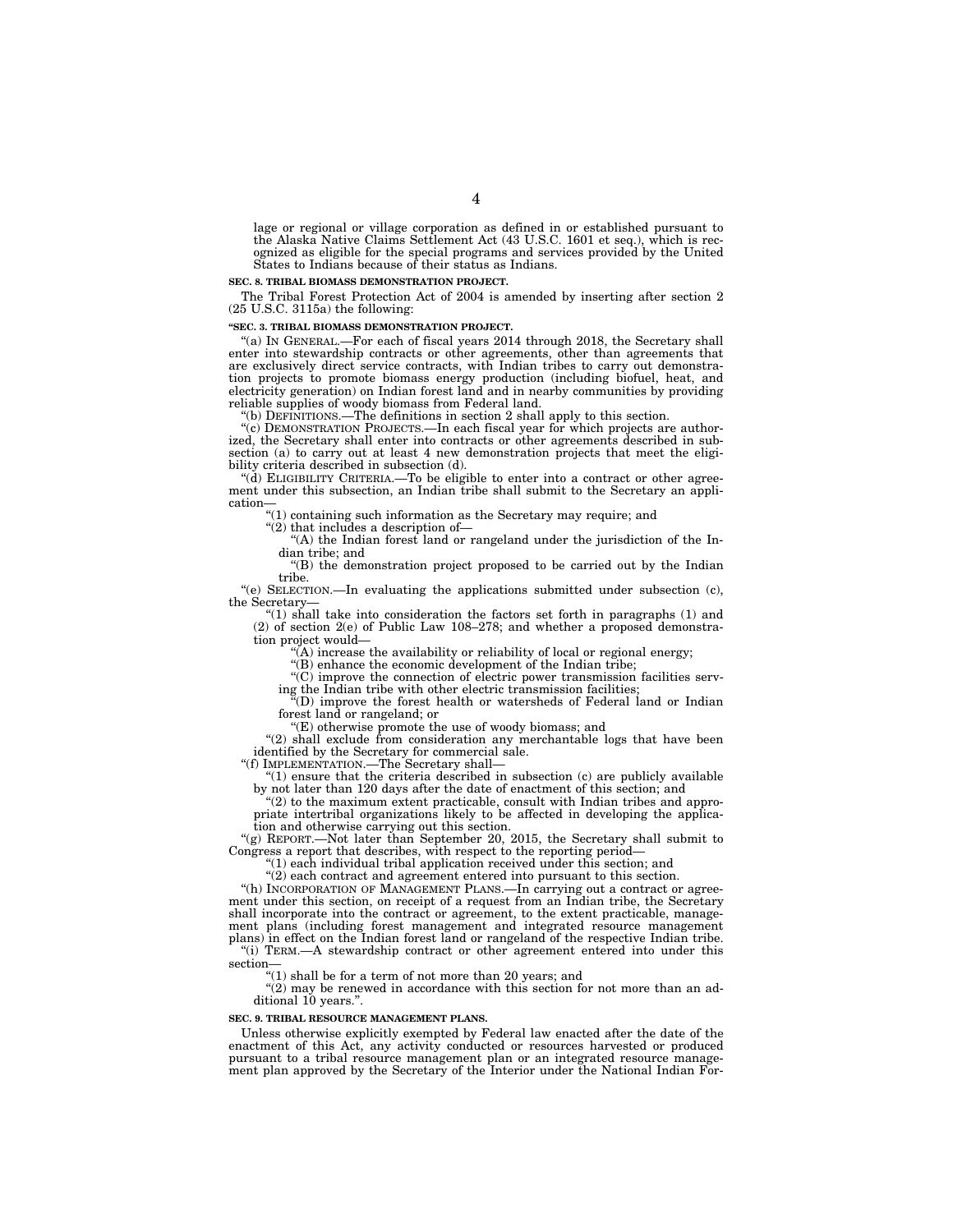est Resources Management Act (25 U.S.C. 3101 et seq.) or the American Indian Agricultural Resource Management Act (25 U.S.C. 3701 et seq.), shall be considered a sustainable management practice for purposes of any Federal standard, benefit, or requirement that requires a demonstration of such sustainability.

#### **SEC. 10. LEASES OF RESTRICTED LANDS FOR THE NAVAJO NATION.**

Subsection (e)(1) of the first section of the Act of August 9, 1955 (25 U.S.C.  $415(e)(1)$ ; commonly referred to as the "Long-Term Leasing Act"), is amended—

 $(1)$  by striking ", except a lease for" and inserting ", including leases for";  $(2)$  in subparagraph  $(A)$ , by striking "25" the first place it appears and all that

follows and inserting "99 years;";

(3) in subparagraph (B), by striking the period and inserting "; and"; and (4) by adding at the end the following:

''(C) in the case of a lease for the exploration, development, or extraction of mineral resources, including geothermal resources, 25 years, except that any such lease may include an option to renew for one additional term not to exceed 25 years.''.

#### **SEC. 11. NONAPPLICABILITY OF CERTAIN RULES.**

No rule promulgated by the Department of the Interior regarding hydraulic fracturing used in the development or production of oil or gas resources shall have any effect on any land held in trust or restricted status for the benefit of Indians except with the express consent of the beneficiary on whose behalf such land is held in trust or restricted status.

#### PURPOSE OF THE BILL

The purpose of H.R. 1548 is to facilitate the development of energy on Indian lands by reducing Federal regulations that impede tribal development of Indian lands.

#### BACKGROUND AND NEED FOR LEGISLATION

H.R. 1548 promotes energy development by Indian tribes and Alaska Native Corporations (ANCs) by reducing bureaucratic burdens; expediting, streamlining, and standardizing the process for obtaining appraisals and permits; deterring frivolous lawsuits aimed at stopping tribal/ANC energy activities; lowering the cost of federal permitting on tribal trust lands; and increasing the opportunity for tribes to govern more aspects of energy development on their lands.

For the second Congress in a row, the Native American Energy Act has been introduced and vetted with Indian tribes and others. Indeed, each of the nine substantive sections (sections 3–11) contained in the bill reduce a real-world barrier that one or more Indian tribes has faced in its efforts to develop its energy resources.

Despite the support of mature energy-producers such as the Southern Ute Indian Tribe and the Navajo Nation (and the Navajo Nation Oil and Gas Company), as well as the U.S. Chamber of Commerce, the Department of the Interior found nothing in the bill to support. See ''Testimony of Mike Black, Director of the Bureau of Indian Affairs, United States Department of the Interior Before the Subcommittee on Indian and Alaska Native Affairs, House Natural Resources Committee, U.S. House of Representatives, on H.R. 1548, Native American Energy Act,'' April 26, 2013.

#### ENERGY RESOURCES ON INDIAN LANDS

The Department of the Interior holds 56 million acres of land in trust or restricted status for the benefit of American Indian tribes and individual Indians. In Alaska, ANCs own fee title to 44 million acres of land; this land is not under the jurisdiction of the Depart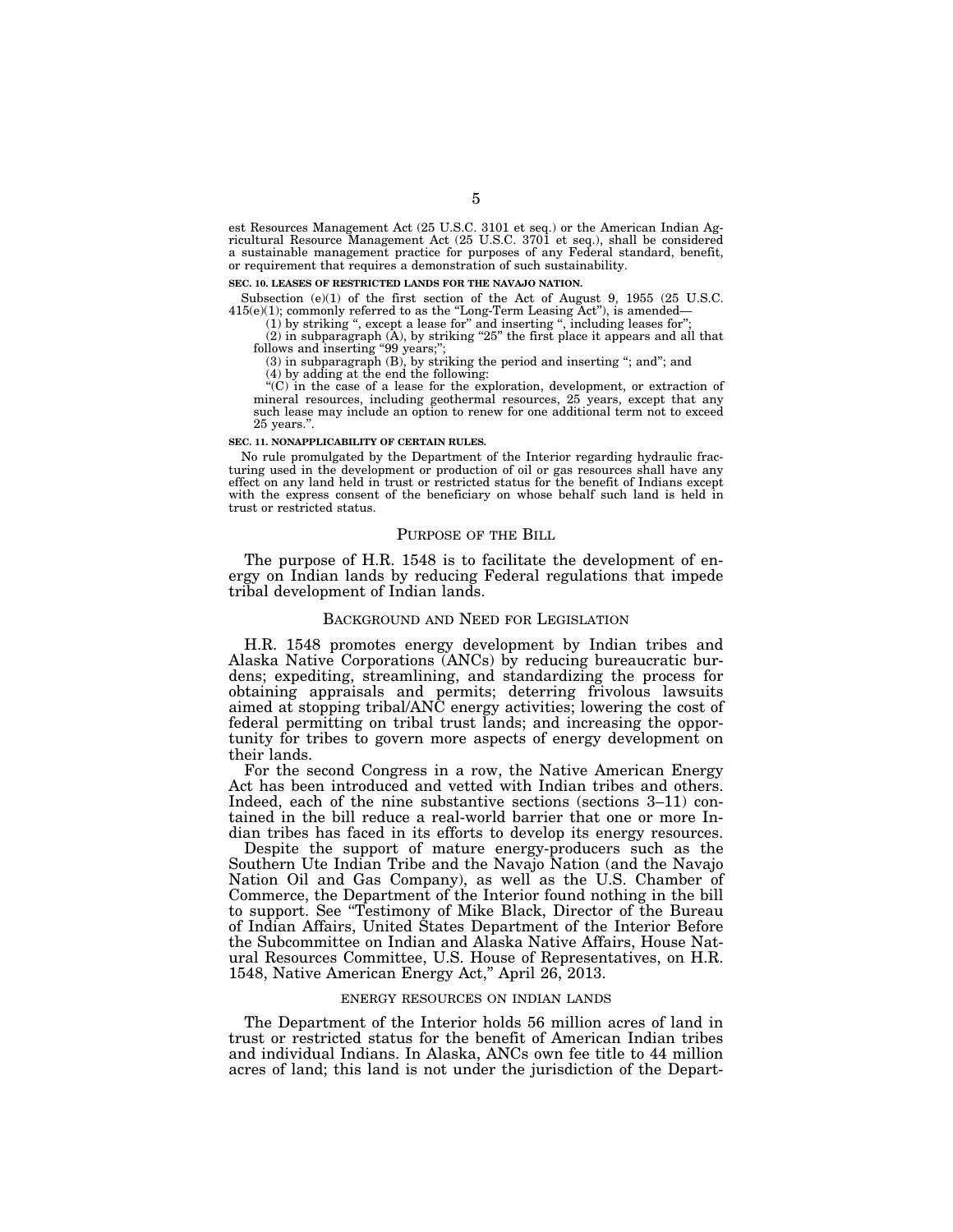ment of the Interior. The ANCs obtained these lands in settlement of their aboriginal land claims under the Alaska Native Claims Settlement Act of 1971.

A number of Indian reservations contain large accumulations of known and prospective mineral resources. In Fiscal Year (FY) 2012, revenues paid to Indian tribes and individual Indian allottees from the mineral development of their trust lands totaled approximately \$700 million. The two largest components of this amount came from the sale of nearly 30 million barrels of oil and more than 200 billion cubic feet of gas. The Department has estimated that undiscovered fossil fuel resources in Indian Country are valued at approximately \$800 billion.

In Alaska, several ANCs are actively engaged in leasing their fee lands for mineral development, and in operating or servicing oil and gas facilities on State lands and in the National Petroleum Reserve-Alaska.

Recent advancements in the use of hydraulic fracturing to produce oil and gas from large hydrocarbon-bearing shale formations have given several historically impoverished tribes a major opportunity to create jobs for their members and revenue for their governments and enterprises. In FY 2011, the amount of oil and gas produced from Indian lands was approximately 87 percent greater than the annual average from  $FY$   $2000-2010$ .

There are also high wind and solar prospects on a number of Indian reservations. Early this year, the Department issued a final rule revising surface (non-mineral) leasing of Indian trust lands, including streamlining for approval of wind and solar projects. Wind and solar industries have also benefited from large subsidies granted by the Obama Administration. Despite these efforts, few if any commercial projects have been successfully developed on Indian lands to date.

## FACTS ON THE GROUND REQUIRE LEGISLATIVE ACTION

While many Indian tribes and ANCs have made great strides in building businesses and strengthening their economies, tribal communities remain at the bottom of nearly every economic and social indicator. The sad fact is that in 21st century America, severe poverty wears a Native face.

At the same time, in an effort to address their weak economies, Indian tribes and ANCs have worked for decades to reform federal laws and regulations preventing the responsible development of their energy and other natural resources.

The Southern Ute Indian Tribe in Colorado and the Three Affiliated Tribes of the Fort Berthold Reservation in North Dakota are prodigious producers of natural gas and oil, respectively, and energy development on their lands has made them the economic drivers of their regions. Three other tribes—the Navajo Nation, the Crow Tribe, and the Hopi Tribe—own billions of tons of developable coal deposits and are keenly interested in using coal to address economic and social conditions most Americans would find unimaginable.

Recent articles indicate several tribes are undertaking new energy projects. See articles published on June 5, 2013, in the Durango Herald entitled ''Tribe seeks to expand shale-oil drilling,'' discussing the Tribe's plans to develop some 12,000 acres of tribal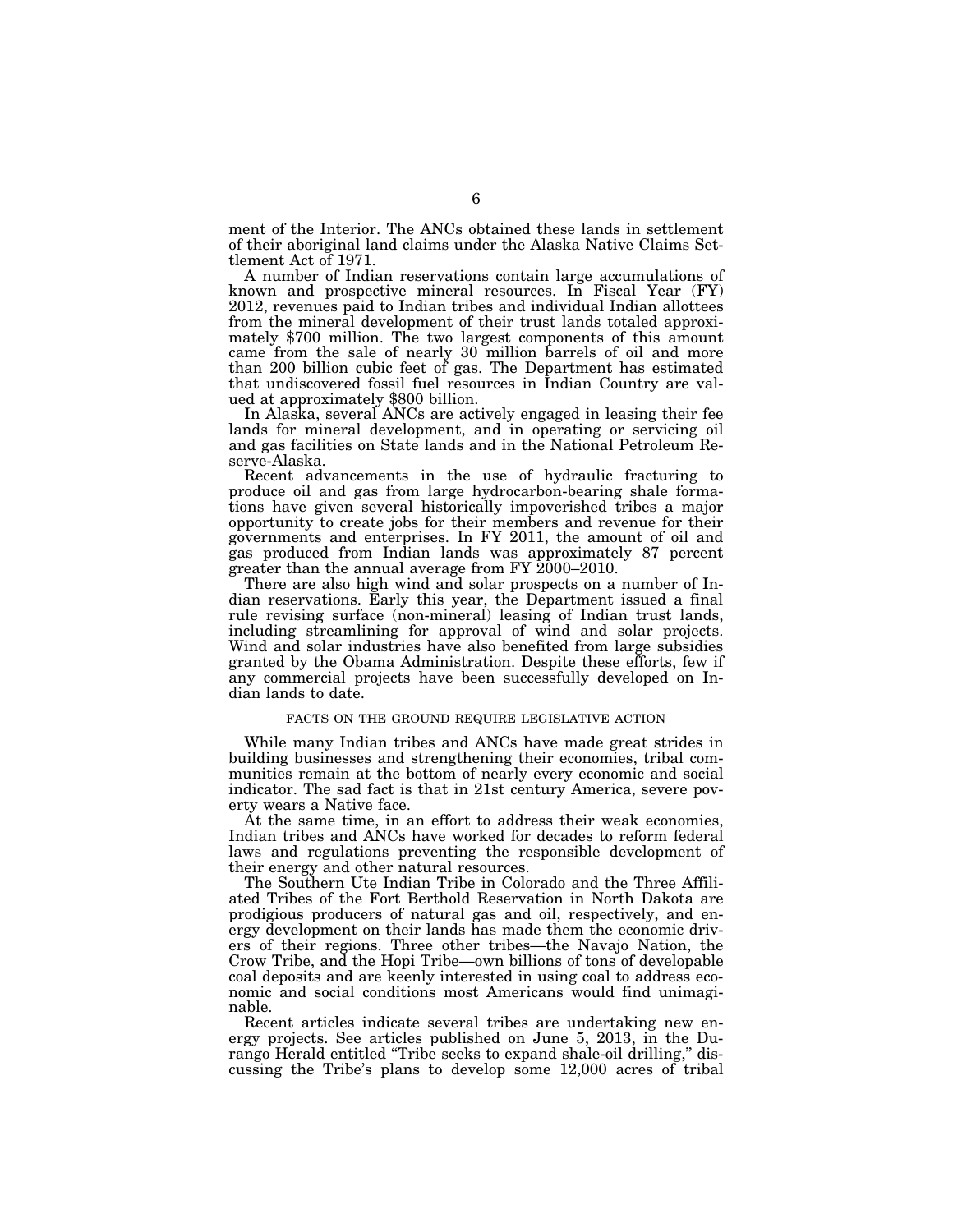land atop the Mancos Shale formation, and an article published on June 20, 2013, in the Seattle Times entitled "Feds approve 1.4B ton coal deal with Crow tribe.''

While these two tribes are actively embracing energy development, it is noteworthy that the projects they are pursuing require federal review and approval, and this approval arguably brings little to no value to the tribes involved. If federal review and approval of energy leases created any economic value, then private landowners and state governments would be clamoring to have their projects reviewed and approved by the federal government, too.

#### LEGAL AND OTHER BARRIERS ARE WELL KNOWN

Because Indian tribal and individual Indian-owned land is held in trust by the United States for the benefit of the tribe or individual owner, federal laws and regulations govern in large part energy development on these lands. Over the years, federal laws have evolved along with federal Indian policy to promote Indian self-determination and foster and respect tribal decision-making. From the Indian Mineral Leasing Act (1938) to the Indian Mineral Development Act (1982) to the Indian Tribal Energy Development and Self Determination Act (2005), Congress has sought to increase and promote tribal involvement in the negotiation and approval of leases and other business agreements related to energy development on their lands.

Despite these trends, the federal government continues to be the main inhibitor to energy resource development on Indian lands. As recently as September 2012, the Interior Department's Office of Inspector General (IG) issued a report entitled ''Oil and Gas Leasing in Indian Country: An Opportunity for Economic Development,'' (Report No. CR-EV-BIA–001–2011). The Report notes that American Indian lands hold 10 percent of the nation's energy resources, and that oil and gas leases on Indian land generated some \$450 million in fiscal year 2011 alone. The IG's Report discussed the many impediments to more vigorous oil and gas production on Indian lands, and concluded that ''Indian oil and gas leasing is not achieving its full economic potential. Numerous problems contribute to a general industry preference to conduct business on private, Federal, and state lands before considering Indian lands.''

Of the major barriers to greater development of Indian oil and gas reserves, five can be traced to the workings of the Bureau of Indian Affairs or other agencies within the Department of the Interior. They include: no coordinated strategy and organizational structure to manage the Bureau of Indian Affairs' (BIA) oil and gas activities; inconsistent policies and procedures among BIA regions; extra layers of environmental review; fractionated ownership of allotted lands; and high well permit fees assessed by the Bureau of Land Management.

#### HYDRAULIC FRACTURING

A clear and present danger to tribal production of oil and gas development is the rule proposed by the Bureau of Land Management (BLM) to regulate hydraulic fracturing (HF) on public lands. The BLM rule, if finalized, would impose new, additional costs to an already burdensome federal regulatory process for tribal lands.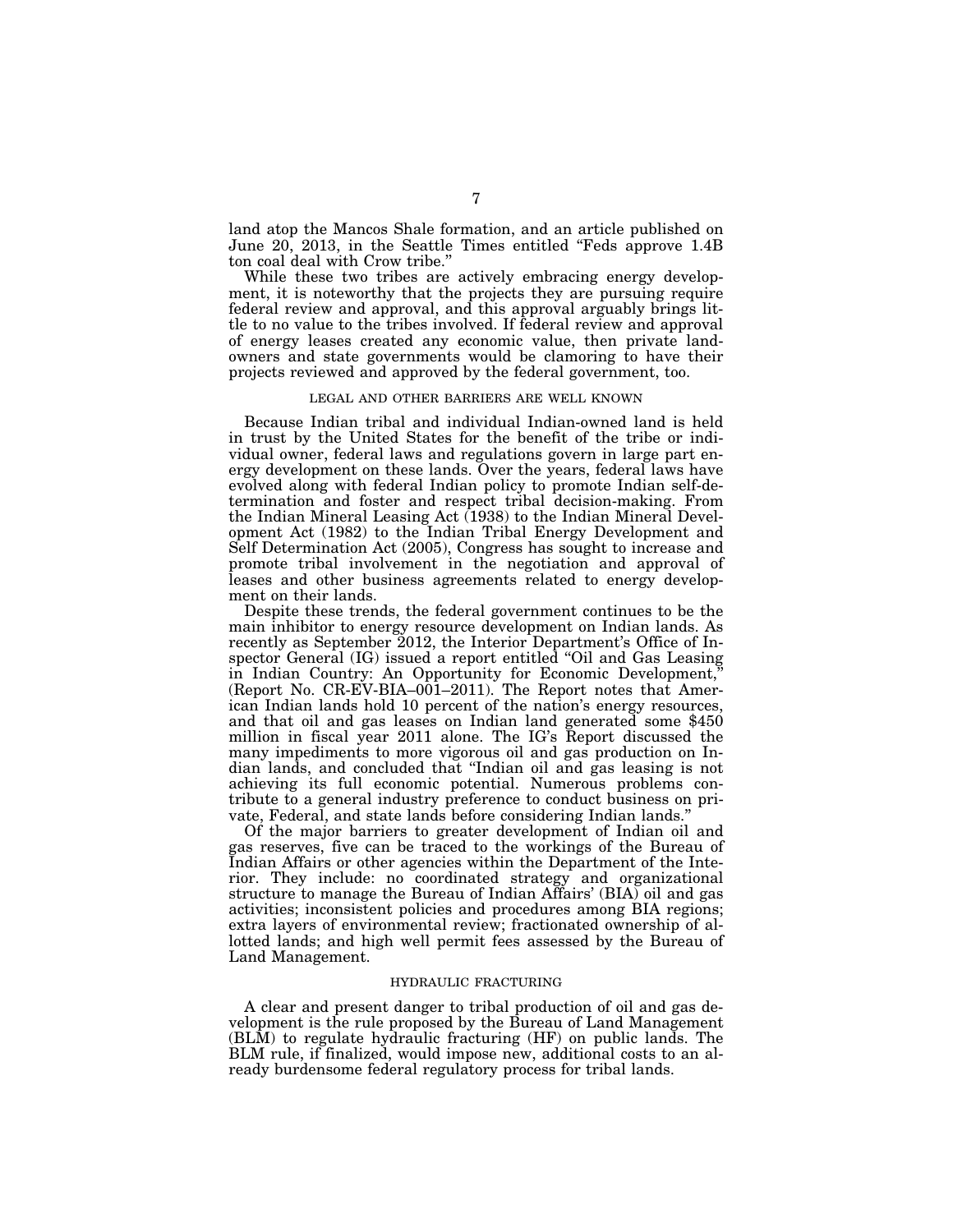As explained by the Chairman of the Blackfeet Nation (Montana) in an oversight hearing in the 112th Congress, ''The Blackfeet Tribe is concerned that BLM's proposed rule on Hydraulic Fracturing, if adopted, will create additional burdens to an already burdensome process that will likely delay and possibly prevent beneficial development of Blackfeet oil resources.'' (T.J. Show, Chairman of the Blackfeet Tribal Business Council, Testimony on the Bureau of Land Management's Hydraulic Fracturing Rule's Impact on Indian Tribal Energy Development, House Committee on Natural Resources, Subcommittee on Indian and Alaska Native Affairs, April 19, 2012).

The BLM drafted a proposed rule to address what it said was a public demand for HF regulation of public lands. For reasons not fully explained by BLM, for the purposes of the HF rule, Indian lands are deemed to be the same as public lands. While title to Indian trust land is technically owned by the federal government, the beneficial interest in such lands is vested exclusively in the Indians themselves. Trust lands enjoy the same protection under the Fifth Amendment as private property. The BLM's proposed rule turns this fundamental tenet of federal Indian policy on its head.

Tribal leaders who testified against the proposed HF rule lodged three basic objections: (1) the Department wrongly considers land it holds in trust for Indians to be ''public lands'' for the purpose of the draft rule; (2) the BLM did not adequately consult with tribes in violation of Administration policy and a Secretarial Order; and (3) the rule will result in new delays and paperwork burdens and will thus drive industry away from leasing Indian lands.

With the BLM HF rule in place on reservations where Indian trust lands and non-Indian fee lands are intermixed in a checkerboard pattern, an oil and gas operator would have no incentive to produce oil on an Indian lease if he could simply move his operation a few feet away to the non-Indian land, where more reasonable State rules govern.

The recently revised rule is still under analysis by affected tribes; however, as a general matter, tribes want the BLM to defer to tribal regulatory standards. In the absence of tribal rules, private operators on leased tribal lands generally adhere to State HF rules, which have proven over many years to be satisfactory.

The Native American Energy Act addresses concerns various Native American leaders brought to the attention of the Subcommittee in previous hearings and consultations. The bill helps tribes and Alaska Natives expedite and streamline the leasing and development of energy and other natural resources in cases where federal laws or policies are a hindrance to them. During Full Committee consideration of the bill, the committee adopted a technical amendment offered by Congressman Don Young (R–AK) that would provide a definition of ''Indian tribe'' in Section 7.

#### COMMITTEE ACTION

H.R. 1548 was introduced on April 12, 2013, by Congressman Don Young (R–AK). The bill was referred to the Committee on Natural Resources, and within the Committee to the Subcommittees on Energy and Mineral Resources and Indian and Alaska Native Affairs. On April 26, 2013, the Subcommittee on Indian and Alaska Native Affairs held a hearing on the bill. On June 12, 2013, the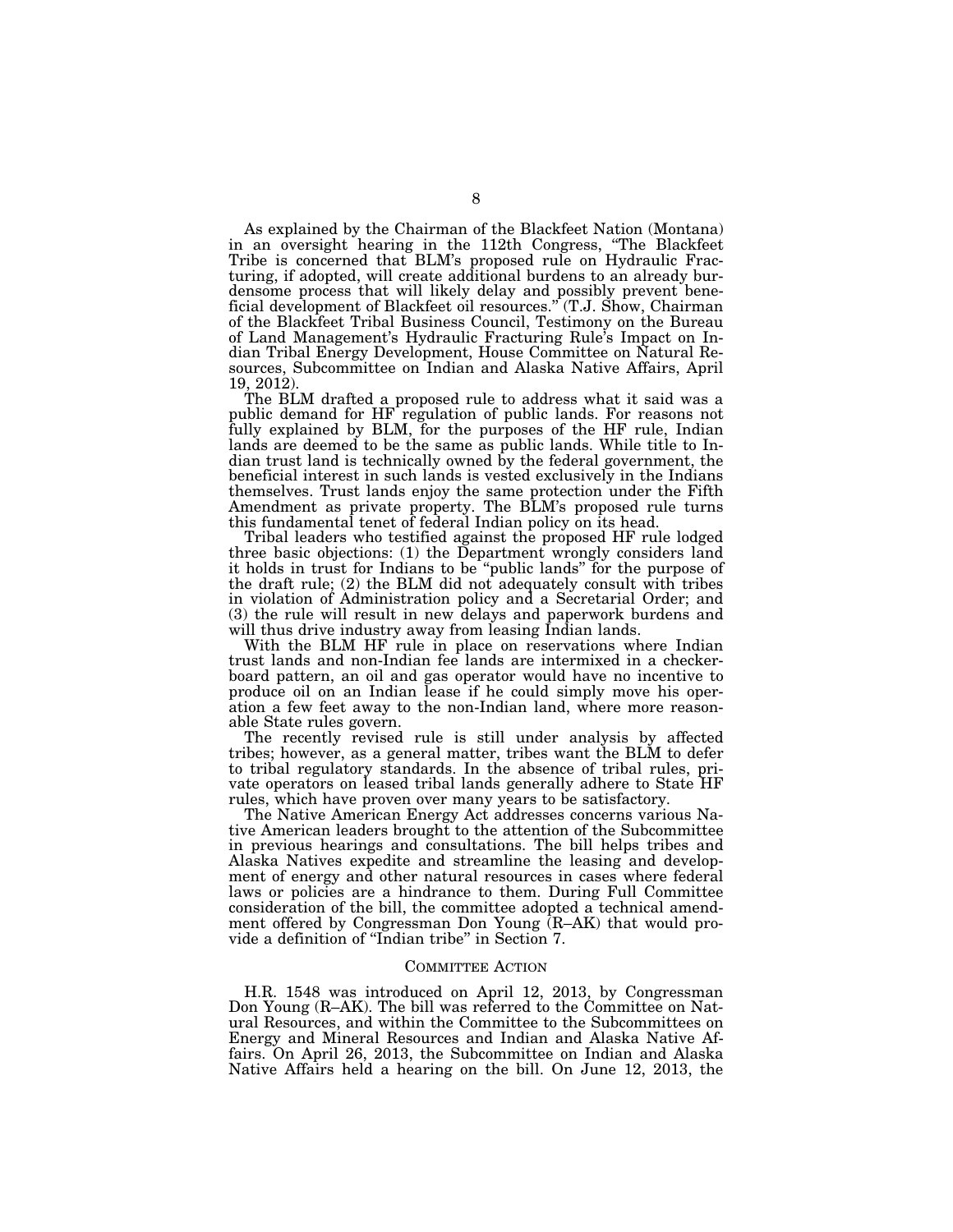Full Natural Resources Committee met to consider the bill. The Subcommittees on Energy and Mineral Resources and Indian and Alaska Native Affairs were discharged by unanimous consent. Congressman Young offered an amendment designated #1 to the bill; the amendment was adopted by voice vote. Delegate Eni Faleomavaega (D–AS) offered an amendment designated .021; the amendment was withdrawn. No further amendments were offered, and the bill, as amended, was then adopted and ordered favorably reported to the House of Representatives by a bipartisan roll call vote of 25 to 15, as follows: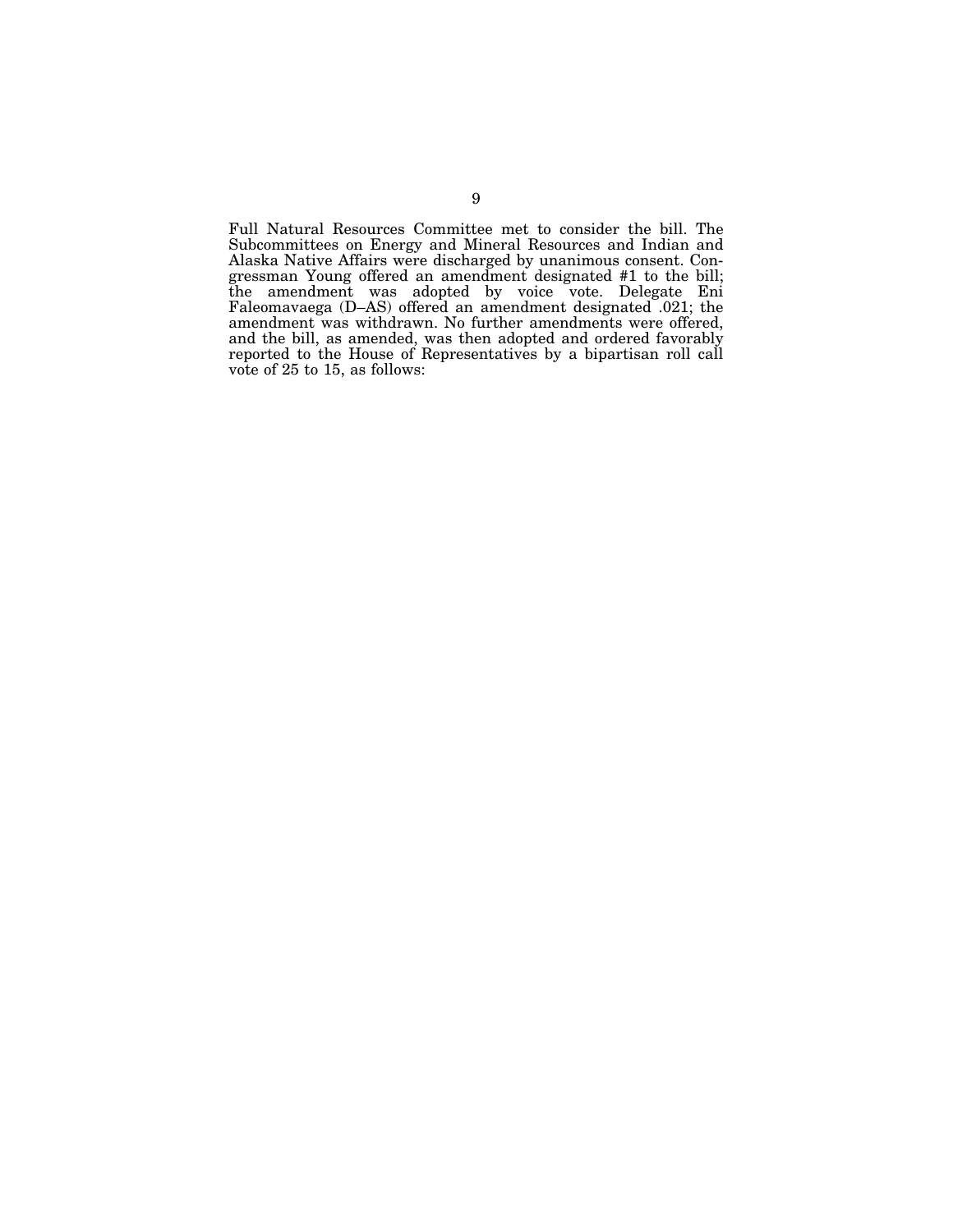#### **Committee on Natural Resources**  u.s. House of Representatives 113th Congress

Date: June 12,2013 Recorded Vote #: 12 Meeting on / Amendment on: H.R. 1548 - To adopt and favorably report the bill to the House, as amended, agreed to by a vote of 25 yeas to 15 nays

| <b>MEMBERS</b>             |             | Nay Pres | <b>MEMBERS</b>      |             | <b>Nay</b> | Pres |
|----------------------------|-------------|----------|---------------------|-------------|------------|------|
| Mr. Hastings, WA, Chairman | X           |          | Mr. Duncan of SC    |             |            |      |
| Mr. Markey, MA, Ranking    |             |          | Ms. Hanabusa, HI    |             | X          |      |
| Mr. Young, AK              | X           |          | Mr. Tipton, CO      | X           |            |      |
| Mr. Defazio, OR            |             | X        | Mr. Cardenas, CA    |             | X          |      |
| Mr. Gohmert, TX            | X           |          | Mr. Gosar, AZ       | X           |            |      |
| Mr. Faleomavaega, AS       | X           |          | Mr. Horsford, NV    |             | X          |      |
| Mr. Bishop, UT             | $\mathbf x$ |          | Mr. Labrador, ID    |             |            |      |
| Mr. Pallone, NJ            |             | X        | Mr. Huffman, CA     |             | X          |      |
| Mr. Lamborn, CO            | X           |          | Mr. Southerland, FL | X           |            |      |
| Mrs. Napolitano, CA        |             | X        | Mr. Ruiz, CA        |             | X          |      |
| Mr. Wittman, VA            | X           |          | Mr. Flores, TX      | $\mathbf x$ |            |      |
| Mr. Holt, NJ               |             | X        | Ms. Shea-Porter, NH |             | X          |      |
| Mr. Broun, GA              | $\bf{X}$    |          | Mr. Runyan, NJ      | X           |            |      |
| Mr. Grijalva, AZ           |             | X        | Mr. Lowenthal, CA   |             | X          |      |
| Mr. Fleming, LA            | X           |          | Mr. Amodei, NV      |             |            |      |
| Ms. Bordallo, GU           |             | X        | Mr. Garcia, FL      |             |            |      |
| Mr. McClintock, CA         | X           |          | Mr. Mullin, OK      | X           |            |      |
| Mr. Costa. CA              | X           |          | Mr. Cartwright, PA  |             | X          |      |
| Mr. Thompson, PA           | X           |          | Mr. Stewart, UT     | X           |            |      |
| Mr. Sablan, CNMI           |             |          | Mr. Daines, MT      | X           |            |      |
| Ms. Lummis, WY             | X           |          | Mr. Cramer, ND      | X           |            |      |
| Ms. Tsongas, MA            |             | X        | Mr. LaMalfa, CA     |             |            |      |
| Mr. Benishek, MI           | X           |          | Mr. Smith, MO       | X           |            |      |
| Mr. Pierluisi, PR          |             |          |                     |             |            |      |
|                            |             |          |                     |             |            |      |
|                            |             |          | <b>TOTALS</b>       | 25          | 15         |      |

# 10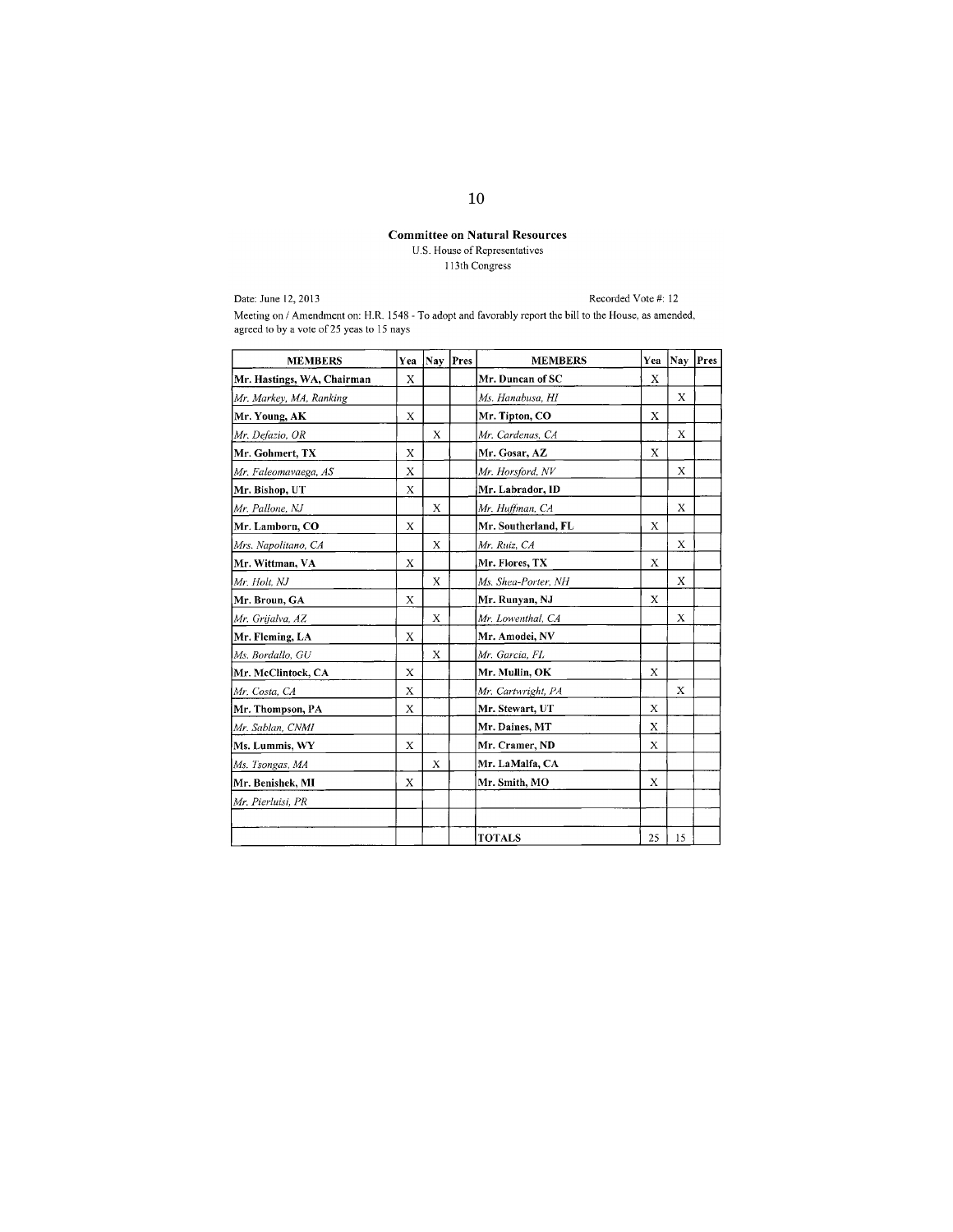#### SECTION-BY-SECTION ANALYSIS

## *Section 1. Short title*

This section designates the title of the bill to be the Native American Energy Act.

#### *Section 2. Table of contents*

This section provides a table of contents for the Act.

#### *Section 3. Appraisals*

This section allows an appraisal of Indian land, at the option of a tribe, to be conducted by the Secretary of the Interior, the tribe, or a certified third-party appraiser.

## *Section 4. Standardization*

This section directs the Secretary of the Interior to standardize the way the seven bureaus of the Department of the Interior track oil and gas activities on Indian lands.

## *Section 5. Environmental reviews of major Federal actions on Indian lands*

This section provides that for any environmental impact statement required under the National Environmental Policy Act of 1969 for a major federal action on a tribe's lands, such statement shall be available for public review and comment only by members of the Indian tribe and by any other individual residing within the affected area.

## *Section 6. BLM oil and gas fees*

This section provides that the Department of the Interior deems Indian land it holds in trust to be public land for the purpose of assessing various oil and gas fees. Under current law, the BLM charges \$6,500 to process an APD fee. Section 6 prohibits the Bureau of Land Management from collecting any fees on Indian land for APDs, for conducting any oil or gas inspection activity, or for oil and gas leases for nonproducing acreage.

## *Section 7. Bonding requirements and nonpayment of attorneys' fees to promote Indian energy projects*

Section 7 is intended to deter frivolous legal actions filed by those seeking to block energy development on Indian or Alaska Native Corporation (ANC) land, or energy development by an Indian tribe or ANC on any land. This provision does not affect anyone's ability to file a legal action (such as a lawsuit in federal court or administrative appeal at an agency). Rather, it makes a plaintiff liable for damages sustained by a defendant when the plaintiff obtains a preliminary injunction or administrative stay but does not ultimately prevail on the merits of his legal action. Section 7 also prohibits a federal court or agency from issuing a preliminary injunction or administrative stay unless the plaintiff posts a bond representing 30% of the amount sufficient to compensate the defendant for damages. Finally, Section 7 prohibits taxpayer dollars from being used to pay costs and fees of those who file legal actions against energy development benefitting Native Americans.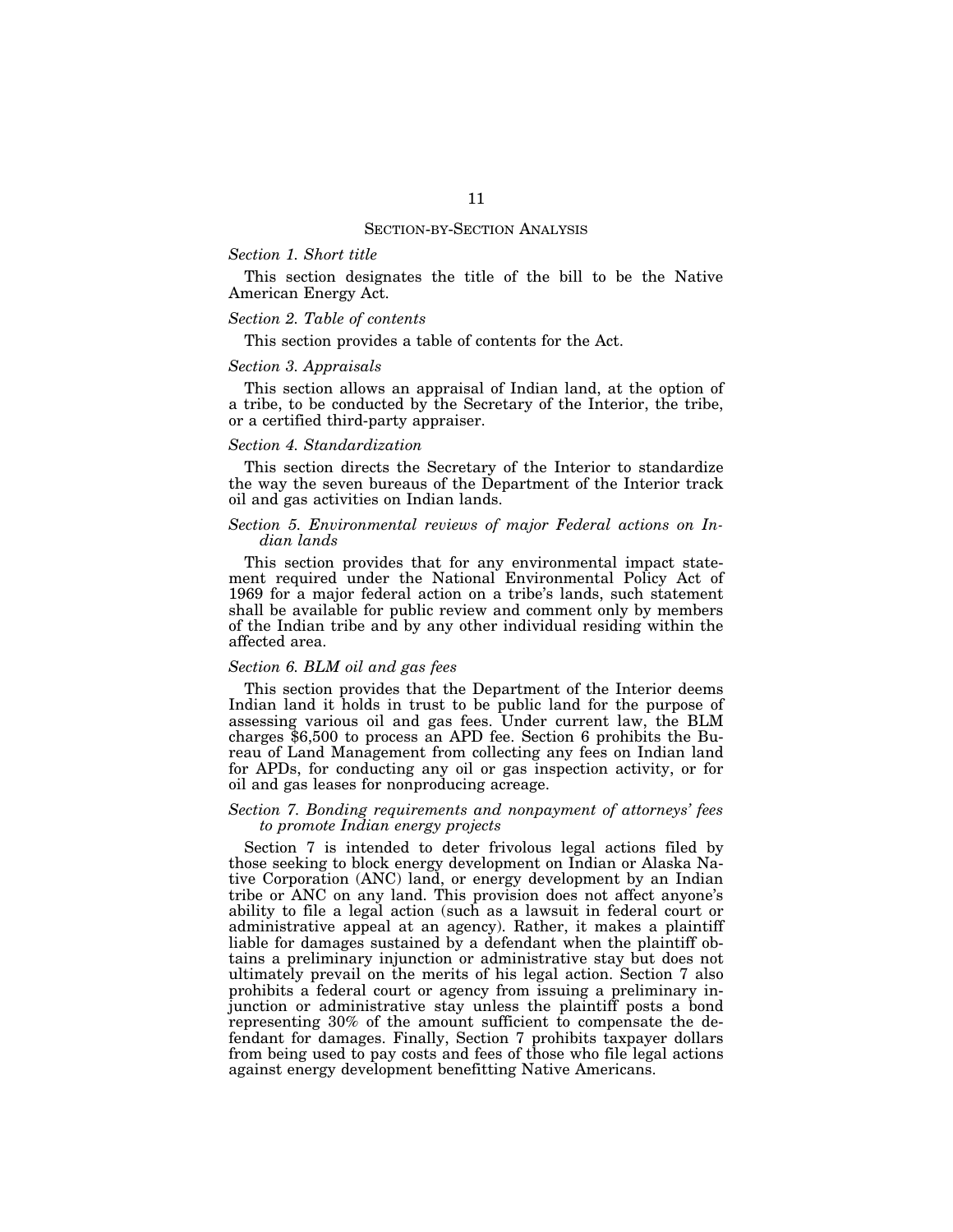#### *Section 8. Tribal Biomass Demonstration Project*

This section amends the Tribal Forest Protection Act of 2004 to create a demonstration project for Indian tribes to promote biomass energy production on Indian forest land and in nearby communities by providing reliable supplies of woody biomass from Federal land.

#### *Section 9. Tribal resource management plans*

This section treats a tribe's forest practices to be ''sustainable'' for all federal purposes if the tribe's land is managed under a tribal resource management plan or an integrated resource management plan. This addresses a problem in which third-party groups charge an entity substantial, recurring fees to claim a certification that the entity's forest plan is ''sustainable.''

#### *Section 10. Leases of restricted lands for the Navajo Nation*

This section enhances Navajo Nation leasing authority. The Indian Long-Term Leasing Act (25 U.S.C. 415) requires separate review and approval for each non-mineral lease of a tribe's land, triggering a lengthy, detailed review by the federal bureaucracy, and the potential preparation of an environmental impact statement under the National Environmental Policy Act.

In the 112th Congress, the HEARTH Act (Public Law 112–151) was enacted to allow any tribe to develop non-mineral leasing rules, and when such rules are approved by the Secretary, the tribe may then execute leases without further Departmental involvement.

Section 10 of H.R. 1548 allows the Navajo Nation to execute mineral and geothermal leases in a manner similar to the HEARTH Act. The terms of such leases may be for 25 years with an option to renew for one term of up to 25 years.

The section also amends 25 U.S.C. 415(e) to permit the Navajo to execute 99-year leases for business or agricultural purposes.

#### *Section 11. Hydraulic fracturing*

This section provides that no rule promulgated by the Department of the Interior regarding hydraulic fracturing used in the development or production of oil or gas resources shall have any effect on any Indian trust land except with the express consent of the Indian owner.

#### COMMITTEE OVERSIGHT FINDINGS AND RECOMMENDATIONS

Regarding clause  $2(b)(1)$  of rule X and clause  $3(c)(1)$  of rule XIII of the Rules of the House of Representatives, the Committee on Natural Resources' oversight findings and recommendations are reflected in the body of this report.

#### COMPLIANCE WITH HOUSE RULE XIII

1. Cost of Legislation. Clause 3(d)(1) of rule XIII of the Rules of the House of Representatives requires an estimate and a comparison by the Committee of the costs which would be incurred in carrying out this bill. However, clause  $3(d)(2)(B)$  of that rule provides that this requirement does not apply when the Committee has included in its report a timely submitted cost estimate of the bill prepared by the Director of the Congressional Budget Office under sec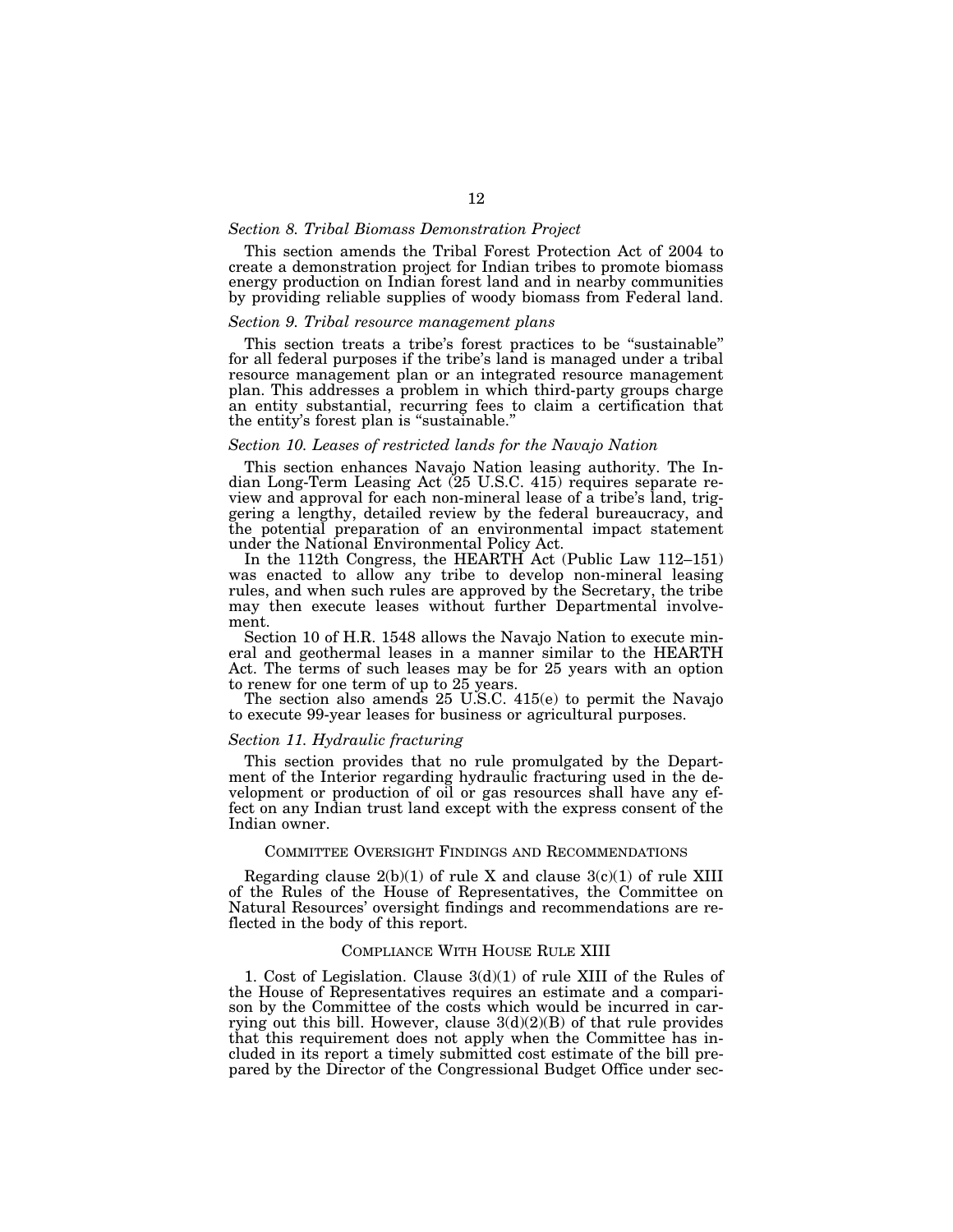tion 402 of the Congressional Budget Act of 1974. Under clause 3(c)(3) of rule XIII of the Rules of the House of Representatives and section 403 of the Congressional Budget Act of 1974, the Committee has received the following cost estimate for this bill from the Director of the Congressional Budget Office:

#### *H.R. 1548—Native American Energy Act*

Summary: H.R. 1548 would make several changes related to environmental laws, energy programs, and the management of mineral resources on Native American reservations. CBO estimates that implementing the bill would cost \$29 million over the 2014– 2018 period, assuming appropriation action consistent with the bill.

Pay-as-you-go procedures apply because enacting the legislation would affect direct spending. However, CBO estimates that the effect on direct spending would be insignificant in each year over the 2014–2023 period. Enacting H.R. 1548 would not affect revenues.

H.R. 1548 would impose an intergovernmental and private-sector mandate by requiring plaintiffs, including public and private entities, to post a bond when seeking a preliminary injunction to stop Native American energy projects. Based on the number of injunctions that would require bonds and the aggregate value of the bonds required to reach the annual thresholds, CBO estimates that the costs for public and private entities would probably fall below the annual thresholds established in the Unfunded Mandates Reform Act (UMRA) (\$75 million and \$150 million, respectively, in 2013, adjusted annually for inflation).

Estimated cost to the Federal Government: The estimated budgetary impact of H.R. 1548 is shown in the following table. The costs of this legislation fall within budget function 450 (community and regional development).

|                                              | By fiscal year, in millions of dollars- |      |      |        |      |                   |
|----------------------------------------------|-----------------------------------------|------|------|--------|------|-------------------|
|                                              | 2014                                    | 2015 | 2016 | 2017   | 2018 | $^{2014-}_{2018}$ |
| CHANGES IN SPENDING SUBJECT TO APPROPRIATION |                                         |      |      |        |      |                   |
|                                              |                                         |      |      | 6<br>ĥ | ĥ    | 29<br>29          |

Basis of estimate: For this estimate, CBO assumes that the legislation will be enacted near the end of 2013.

The bill would prohibit the Bureau of Land Management (BLM) from collecting fees for: applications for a permit to drill (APD) for oil or gas on tribal lands, oil or gas inspections on tribal lands, or nonproducing oil or gas leases on tribal lands. Under current law, BLM charges \$6,500 to process each APD. In 2012, BLM collected about \$6 million in APD fees for projects on Indian lands. BLM does not currently collect fees for oil or gas inspections or for nonproducing leases on tribal lands.

Those fees are authorized to be collected in annual appropriation acts, and therefore, the fee amounts are an offset to discretionary spending. CBO estimates that this provision of H.R. 1548 would reduce collections by \$6 million a year over the 2014–2018 period. That reduction in future collections for drilling permits would have the effect of increasing future net discretionary spending, assuming that future appropriation acts are consistent with the provisions of H.R. 1548.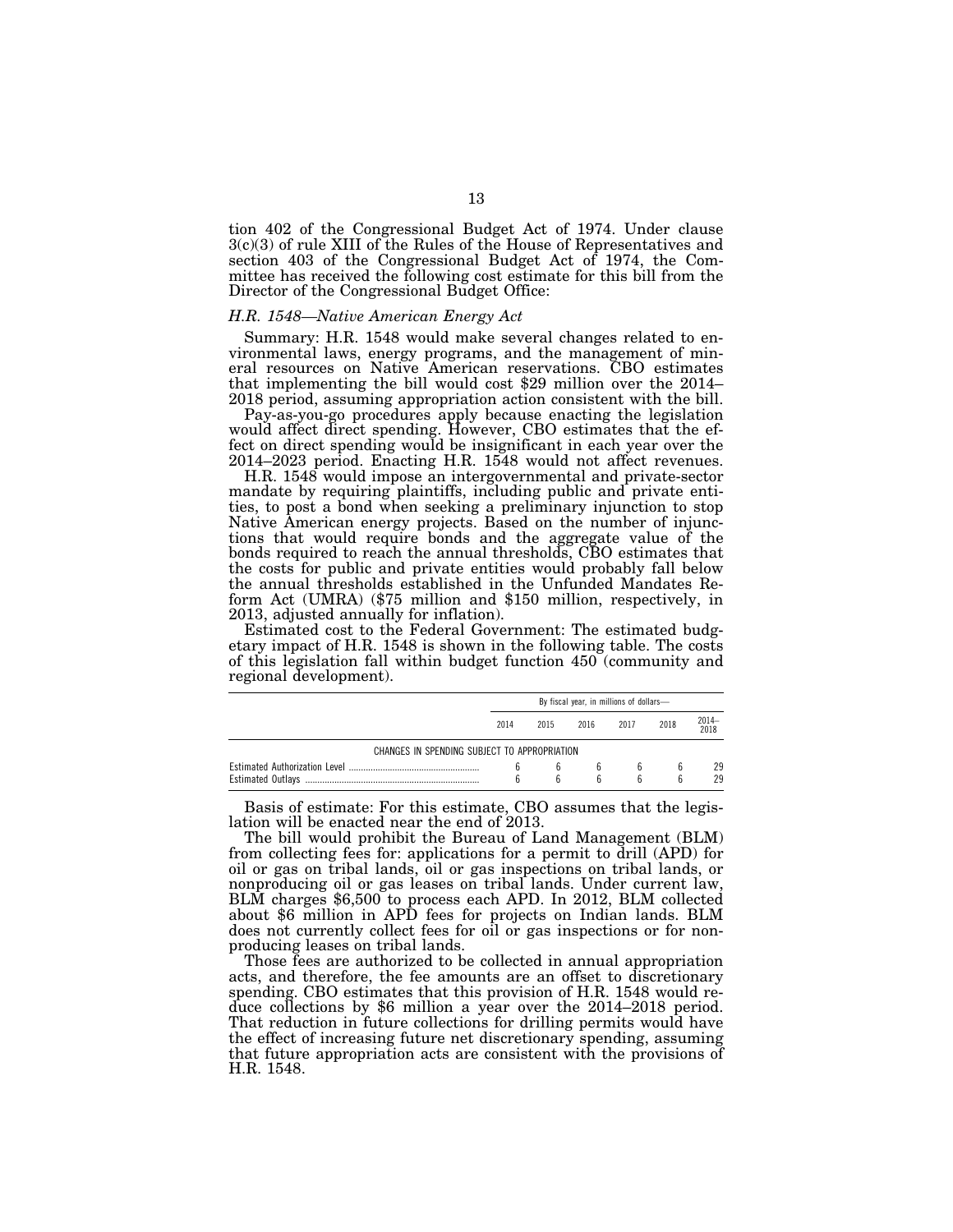CBO estimates that implementing other provisions of H.R. 1548 would have an insignificant impact on federal spending. Those provisions would:

• Require the Department of the Interior (DOT) to act on any appraisal of energy projects required under current law within 30 days and allow tribes to waive the requirement for appraisals under specified circumstances.

• Require DOI to use a uniform reference system for tracking oil and gas wells. DOI currently uses the American Petroleum Institute well-numbering system to identify and track oil and gas wells.

• Restrict the review of and comments on environmental impact statements of projects on tribal lands to members of the tribe and residents of the area.

• Make plaintiffs who obtain injunctions against energy projects on tribal lands but do not prevail on the merits of the case liable to the defendant for damages. Under the bill, plaintiffs would be required to post a bond with the court for 30 percent of the amount required to compensate defendants before the court could issue an injunction.

• Require DOI to enter into contracts for energy demonstration projects using timber from federal forests that is not marketable.

• Authorize the Navajo Nation to enter into commercial and agricultural leases for up to 99 years. Under the bill, the Navajo Nation also would be authorized to enter into mineral resource leases without DOI approval for 25 years. Any income resulting from those leases would be paid directly to the tribal owners or to the appropriate tribal government and would have no significant impact on the federal budget.

Pay-As-You-Go-Considerations: Enacting H.R. 1548 would affect direct spending; therefore, pay-as-you-go procedures apply. The legislation would prohibit payments of attorneys' fees under the Equal Access to Justice Act for lawsuits regarding energy projects on tribal lands. A portion of those payments comes from the Treasury Department's Judgment Fund and is recorded in the budget as direct spending. Based on information about the history of such payments provided by the Government Accountability Office, CBO estimates that any reduction in direct spending as a result of the bill would be insignificant. Enacting H.R. 1548 would not affect revenues.

Intergovernmental and Private-Sector Impact: H.R. 1548 would impose an intergovernmental and private-sector mandate by requiring plaintiffs, including public and private entities, to post a bond when seeking a preliminary injunction to stop Native American energy projects. Preliminary injunctions are issued rarely and only in cases where compensation awarded by the court could not equal the potential personal damage or damage to property. The amount of the bond would be determined by the court and would be based on potential losses incurred by the defendant as a result of the injunction. The cost of the mandate would be the purchase price of bonds required to obtain a preliminary injunction under the legislation. Based on the number of injunctions that would require bonds and the aggregate value of the bonds required to reach the annual thresholds, CBO estimates that the costs for public and private entities would probably fall below the annual thresholds established in UMRA (\$75 million and \$150 million, respectively, in 2013, adjusted annually for inflation).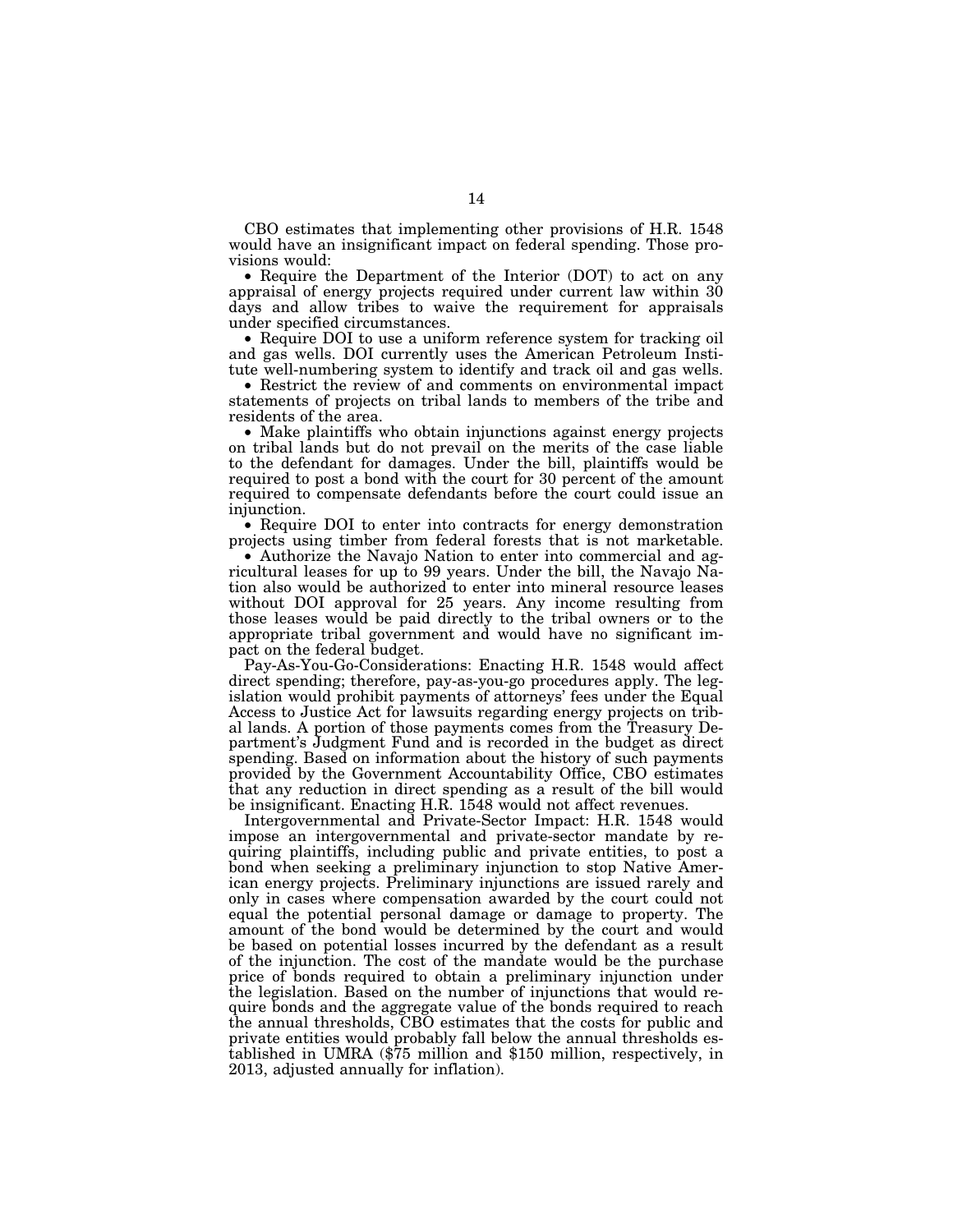Estimate prepared by: Federal Costs: Martin von Gnechten; Impact on State, Local, and Tribal Governments: Melissa Merrell; Impact on the Private Sector: Marin Burnett.

Estimate approved by: Theresa Gullo, Deputy Assistant Director for Budget Analysis.

2. Section 308(a) of Congressional Budget Act. As required by clause  $3(c)(2)$  of rule XIII of the Rules of the House of Representatives and section 308(a) of the Congressional Budget Act of 1974, this bill does not contain any new budget authority, credit authority, or an increase or decrease in revenues or tax expenditures. CBO estimates that implementing the bill would cost \$29 million over the 2014–2018 period, assuming appropriation action consistent with the bill.

3. General Performance Goals and Objectives. As required by clause  $3(c)(4)$  of rule XIII, the general performance goal or objective of this bill is to facilitate the development of energy on Indian lands by reducing Federal regulations that impede tribal development of Indian lands.

#### EARMARK STATEMENT

This bill does not contain any congressional earmarks, limited tax benefits, or limited tariff benefits as defined under clause 9(e),  $9(f)$ , and  $9(g)$  of rule XXI of the Rules of the House of Representatives.

#### COMPLIANCE WITH PUBLIC LAW 104–4

This bill contains no unfunded mandates.

#### COMPLIANCE WITH H. RES. 5

Directed Rule Making. The Chairman estimates that this bill directs the Secretary of the Interior to conduct one rulemaking, and the Council on Environmental Quality to conduct one rulemaking.

Duplication of Existing Programs. This bill does not establish or reauthorize a program of the federal government known to be duplicative of another program. Such program was not included in any report from the Government Accountability Office to Congress pursuant to section 21 of Public Law 111–139 or identified in the most recent Catalog of Federal Domestic Assistance published pursuant to the Federal Program Information Act (Public Law 95–220, as amended by Public Law 98–169) as relating to other programs.

#### PREEMPTIONS OF STATE, LOCAL OR TRIBAL LAW

This bill is not intended to preempt any State, local or tribal law.

#### CHANGES IN EXISTING LAW MADE BY THE BILL, AS REPORTED

In compliance with clause 3(e) of rule XIII of the Rules of the House of Representatives, changes in existing law made by the bill, as reported, are shown as follows (existing law proposed to be omitted is enclosed in black brackets, new matter is printed in italic, existing law in which no change is proposed is shown in roman):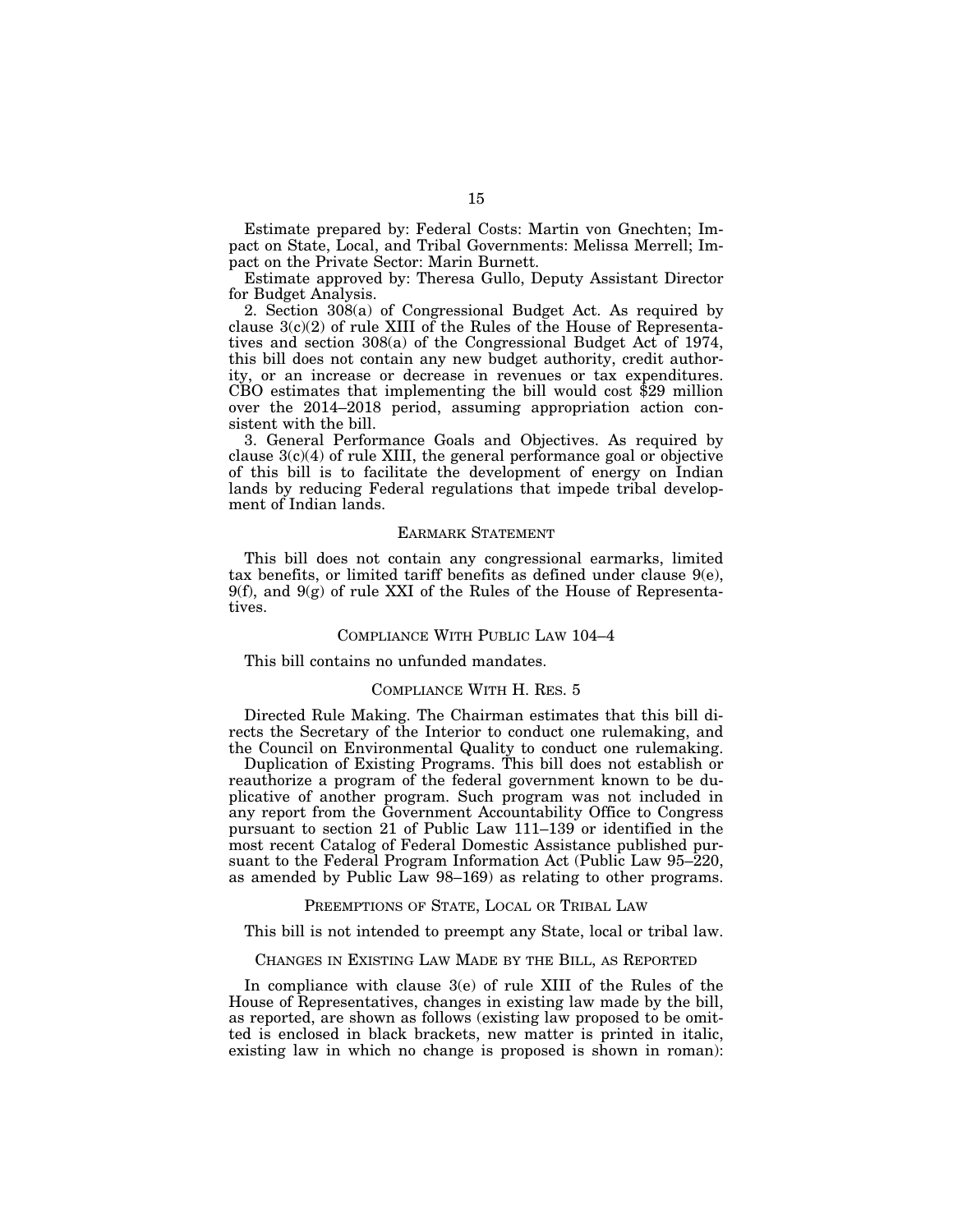## **ENERGY POLICY ACT OF 1992**

## **SECTION 1. SHORT TITLE; TABLE OF CONTENTS.**

 $(a) * * *$ 

(b) TABLE OF CONTENTS.—

\* \* \* \* \* \* \*

## TITLE XXVI—INDIAN ENERGY RESOURCES

Sec. 2601. Definitions.

|  | Sec. 2607. Appraisal reforms. |  |  |  |
|--|-------------------------------|--|--|--|

# \* \* \* \* \* \* \* **TITLE XXVI—INDIAN ENERGY**

\* \* \* \* \* \* \*

### *SEC. 2607. APPRAISAL REFORMS.*

*(a) OPTIONS TO INDIAN TRIBES.—With respect to a transaction involving Indian land or the trust assets of an Indian tribe that requires the approval of the Secretary, any appraisal relating to fair market value required to be conducted under applicable law, regulation, or policy may be completed by—* 

*(1) the Secretary;* 

*(2) the affected Indian tribe; or* 

*(3) a certified, third-party appraiser pursuant to a contract with the Indian tribe.* 

*(b) TIME LIMIT ON SECRETARIAL REVIEW AND ACTION.—Not later than 30 days after the date on which the Secretary receives an appraisal conducted by or for an Indian tribe pursuant to paragraphs (2) or (3) of subsection (a), the Secretary shall—* 

*(1) review the appraisal; and* 

*(2) provide to the Indian tribe a written notice of approval or disapproval of the appraisal.* 

*(c) FAILURE OF SECRETARY TO APPROVE OR DISAPPROVE.—If, after 60 days, the Secretary has failed to approve or disapprove any appraisal received, the appraisal shall be deemed approved.* 

*(d) OPTION TO INDIAN TRIBES TO WAIVE APPRAISAL.—* 

*(1) An Indian tribe wishing to waive the requirements of subsection (a), may do so after it has satisfied the requirements of subsections (2) and (3) below.* 

*(2) An Indian tribe wishing to forego the necessity of a waiver pursuant to this section must provide to the Secretary a written resolution, statement, or other unambiguous indication of tribal intent, duly approved by the governing body of the Indian tribe.* 

*(3) The unambiguous indication of intent provided by the Indian tribe to the Secretary under paragraph (2) must include an express waiver by the Indian tribe of any claims for damages it might have against the United States as a result of the lack of an appraisal undertaken.* 

*(e) DEFINITION.—For purposes of this subsection, the term ''appraisal'' includes appraisals and other estimates of value.*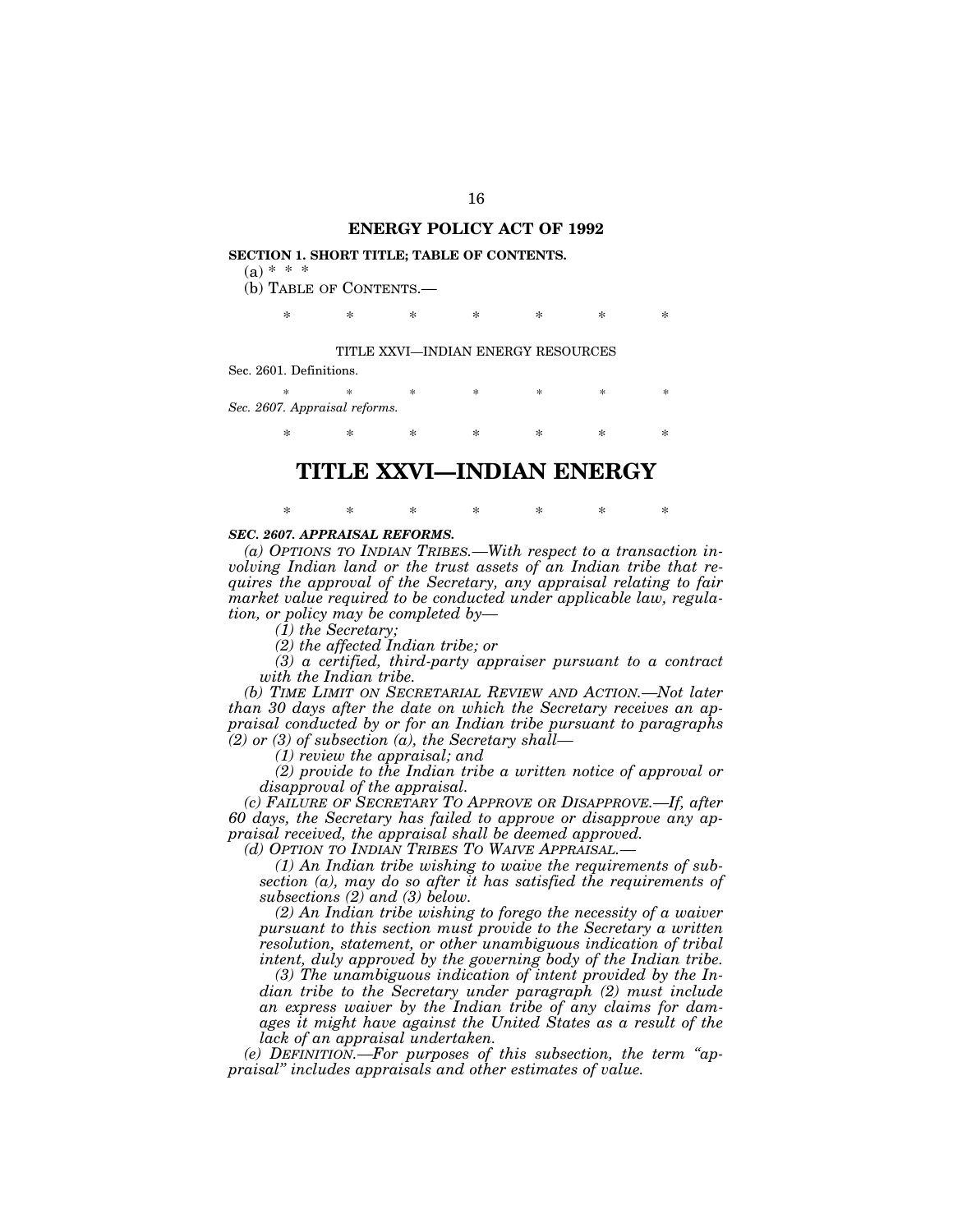*(f) REGULATIONS.—The Secretary shall develop regulations for implementing this section, including standards the Secretary shall use for approving or disapproving an appraisal.* 

\* \* \* \* \* \* \*

#### **NATIONAL ENVIRONMENTAL POLICY ACT OF 1969**

# \* \* \* \* \* \* \* TITLE I—DECLARATION OF NATIONAL ENVIRONMENTAL POLICY

\* \* \* \* \* \* \* SEC. 102. *(a) IN GENERAL.—*The Congress authorizes and directs that, to the fullest extent possible: (1) the policies, regulations, and public laws of the United States shall be interpreted and administered in accordance with the policies set forth in this Act, and (2) all agencies of the Federal Government shall—

(A) utilize a systematic, interdisciplinary approach which will insure the integrated use of the natural and social sciences and the environmental design arts in planning and in decisionmaking which may have an impact on man's environment;

(B) identify and develop methods and procedures, in consultation with the Council on Environmental Quality established by title II of this Act, which will insure that presently unquantified environmental amenities and values may be given appropriate consideration in decisionmaking along with economic and technical considerations;

(C) include in every recommendation or report on proposals for legislation and other major Federal actions significantly affecting the quality of the human environment, a detailed statement by the responsible official on—

(i) the environmental impact of the proposed action,

(ii) any adverse environmental effects which cannot be avoided should the proposal be implemented,

(iii) alternatives to the proposed action,

(iv) the relationship between local short-term uses of man's environment and the maintenance and enhancement of long-term productivity, and

(v) any irreversible and irretrievable commitments of resources which would be involved in the proposed action should it be implemented.

Prior to making any detailed statement, the responsible Federal official shall consult with and obtain the comments of any Federal agency which has jurisdiction by law or special expertise with respect to any environmental impact involved. Copies of such statement and the comments and views of the appropriate Federal, State, and local agencies, which are authorized to develop and enforce environmental standards, shall be made available to the President, the Council on Environmental Quality and to the public as provided by section 552 of title 5, United States Code, and shall accompany the proposal through the existing agency review processes;

(D) Any detailed statement required under subparagraph (C) after January 1, 1970, for any major Federal action funded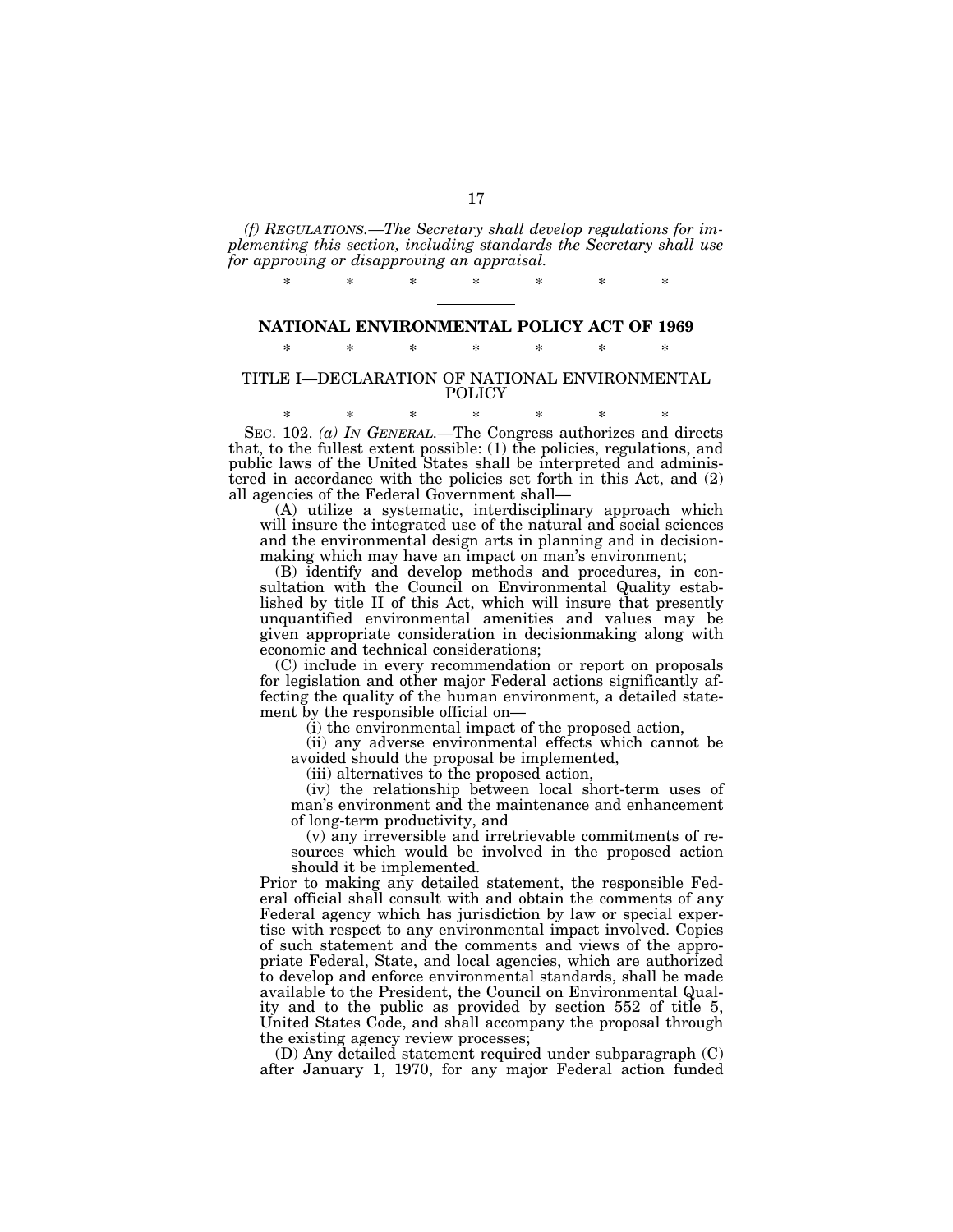under a program of grants to States shall not be deemed to be legally insufficient solely by reason of having been prepared by a State agency or official, if:

(i) the State agency or official has statewide jurisdiction and has the responsibility for such action,

(ii) the responsible Federal official furnishes guidance and participates in such preparation,

(iii) the responsible Federal official independently evaluates such statement prior to its approval and adoption, and

(iv) after January 1, 1976, the responsible Federal official provides early notification to, and solicits the views of, any other State or any Federal land management entity of any action or any alternative thereto which may have significant impacts upon such State or affected Federal land management entity and, if there is any disagreement on such impacts, prepares a written assessment of such impacts and views for incorporation into such detailed statement.

The procedures in this subparagraph shall not relieve the Federal official of his responsibilities for the scope, objectivity, and content of the entire statement or of any other responsibility under this Act; and further, this subparagraph does not affect the legal sufficiency of statements prepared by State agencies with less than statewide jurisdiction.

(E) study, develop, and describe appropriate alternatives to recommended courses of action in any proposal which involves unresolved conflicts concerning alternative uses of available resources;

(F) recognize the worldwide and long-range character of environmental problems and, where consistent with the foreign policy of the United States, lend appropriate support to initiatives, resolutions, and programs designed to maximize international cooperation in anticipating and preventing a decline in the quality of mankind's world environment;

(G) make available to States, counties, municipalities, institutions, and individuals, advice and information useful in restoring, maintaining, and enhancing the quality of the environment;

(H) initiate and utilize ecological information in the planning and development of resource-oriented projects; and

(I) assist the Council on Environmental Quality established by title II of this Act.

*(b) REVIEW OF MAJOR FEDERAL ACTIONS ON INDIAN LANDS.—* 

*(1) IN GENERAL.—For any major Federal action on Indian lands of an Indian tribe requiring the preparation of a statement under subsection*  $(a)(2)(C)$ *, the statement shall only be available for review and comment by the members of the Indian tribe and by any other individual residing within the affected area.* 

*(2) REGULATIONS.—The Chairman of the Council on Environmental Quality shall develop regulations to implement this section, including descriptions of affected areas for specific major Federal actions, in consultation with Indian tribes.*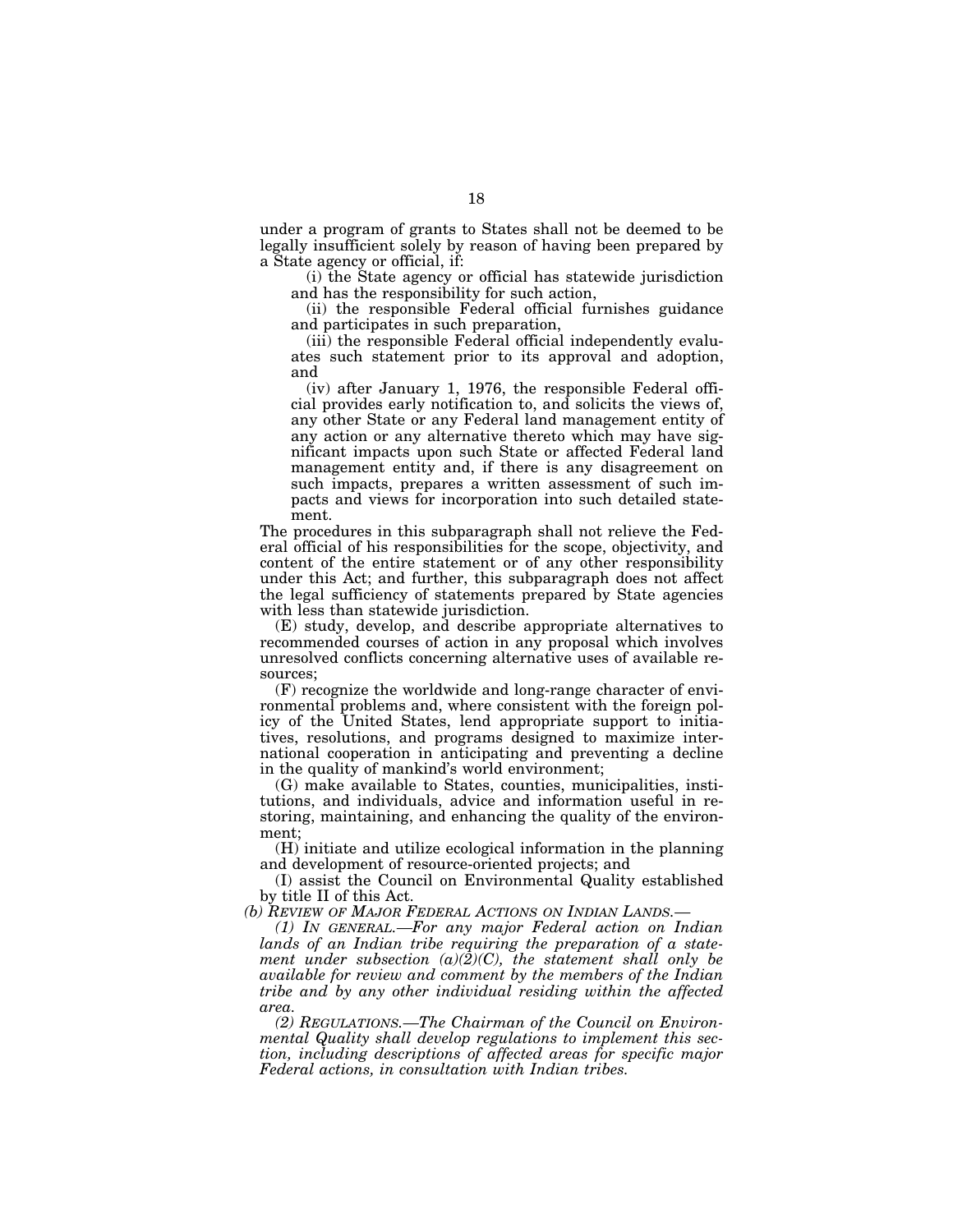*(3) DEFINITIONS.—In this subsection, each of the terms ''Indian land'' and ''Indian tribe'' has the meaning given that term in section 2601 of the Energy Policy Act of 1992 (25 U.S.C. 3501).* 

*(4) CLARIFICATION OF AUTHORITY.—Nothing in the Native American Energy Act, except section 7 of that Act, shall give the Secretary any additional authority over energy projects on Alaska Native Claims Settlement Act lands.* 

\* \* \* \* \* \* \*

# **TRIBAL FOREST PROTECTION ACT OF 2004**  \* \* \* \* \* \* \*

#### *SEC. 3. TRIBAL BIOMASS DEMONSTRATION PROJECT.*

*(a) IN GENERAL.—For each of fiscal years 2014 through 2018, the Secretary shall enter into stewardship contracts or other agreements, other than agreements that are exclusively direct service contracts, with Indian tribes to carry out demonstration projects to promote biomass energy production (including biofuel, heat, and electricity generation) on Indian forest land and in nearby communities by providing reliable supplies of woody biomass from Federal land.* 

*(b) DEFINITIONS.—The definitions in section 2 shall apply to this section.* 

*(c) DEMONSTRATION PROJECTS.—In each fiscal year for which projects are authorized, the Secretary shall enter into contracts or other agreements described in subsection (a) to carry out at least 4 new demonstration projects that meet the eligibility criteria described in subsection (d).* 

*(d) ELIGIBILITY CRITERIA.—To be eligible to enter into a contract or other agreement under this subsection, an Indian tribe shall submit to the Secretary an application—* 

*(1) containing such information as the Secretary may require; and* 

*(2) that includes a description of—* 

*(A) the Indian forest land or rangeland under the jurisdiction of the Indian tribe; and* 

*(B) the demonstration project proposed to be carried out by the Indian tribe.* 

(e) SELECTION.—In evaluating the applications submitted under *subsection (c), the Secretary—* 

*(1) shall take into consideration the factors set forth in paragraphs (1) and (2) of section 2(e) of Public Law 108–278; and whether a proposed demonstration project would—* 

*(A) increase the availability or reliability of local or regional energy;* 

*(B) enhance the economic development of the Indian tribe;* 

*(C) improve the connection of electric power transmission facilities serving the Indian tribe with other electric transmission facilities;* 

*(D) improve the forest health or watersheds of Federal land or Indian forest land or rangeland; or* 

*(E) otherwise promote the use of woody biomass; and*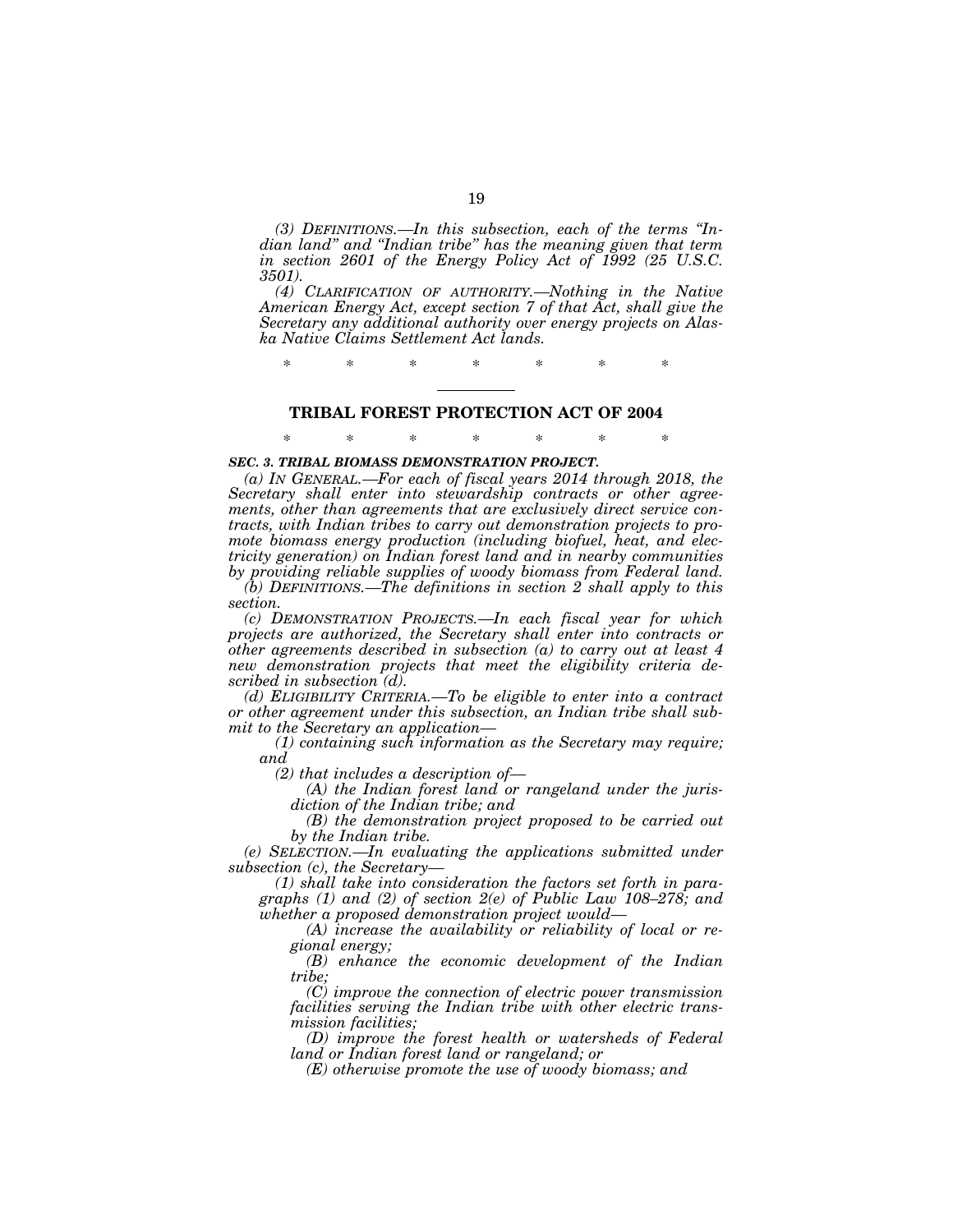*(2) shall exclude from consideration any merchantable logs that have been identified by the Secretary for commercial sale. (f) IMPLEMENTATION.—The Secretary shall—* 

*(1) ensure that the criteria described in subsection (c) are publicly available by not later than 120 days after the date of enactment of this section; and* 

*(2) to the maximum extent practicable, consult with Indian tribes and appropriate intertribal organizations likely to be affected in developing the application and otherwise carrying out this section.* 

*(g) REPORT.—Not later than September 20, 2015, the Secretary shall submit to Congress a report that describes, with respect to the reporting period—* 

*(1) each individual tribal application received under this section; and* 

*(2) each contract and agreement entered into pursuant to this section.* 

*(h) INCORPORATION OF MANAGEMENT PLANS.—In carrying out a*  contract or agreement under this section, on receipt of a request *from an Indian tribe, the Secretary shall incorporate into the contract or agreement, to the extent practicable, management plans (including forest management and integrated resource management plans) in effect on the Indian forest land or rangeland of the respective Indian tribe.* 

*(i) TERM.—A stewardship contract or other agreement entered into under this section—* 

*(1) shall be for a term of not more than 20 years; and* 

*(2) may be renewed in accordance with this section for not more than an additional 10 years.* 

## **ACT OF AUGUST 9, 1955**

AN ACT To authorize the leasing of restricted Indian lands for public, religious, educational, recreational, residential, business, and other purposes requiring the grant of long-term leases.

*Be it enacted by the Senate and House of Representatives of the United States of America in Congress assembled,* That (a) any restricted Indian lands, whether tribally or individually owned, may be leased by the Indian owners, with the approval of the Secretary of the Interior, for public, religious, educational, recreational, residential, or business purposes, including the development or utilization of natural resources in connection with operations under such leases, for grazing purposes, and for those farming purposes which require the making of a substantial investment in the improvement of the land for the production of specialized crops as determined by said Secretary. All leases so granted shall be for a term of not to exceed twenty-five years, except leases of land located outside the boundaries of Indian reservations in the State of New Mexico, leases of land on the Agua Caliente (Palm Springs) Reservation, the Dania Reservation, the Pueblo of Santa Ana (with the exception of the lands known as the "Santa Ana Pueblo Spanish Grant"), the reservation of the Confederated Tribes of the Warm Springs Reservation of Oregon, the Moapa Indian Reservation, the Swinomish Indian Reservation, the Southern Ute Reservation, the Fort Mojave Reservation, the Confederated Tribes of the Umatilla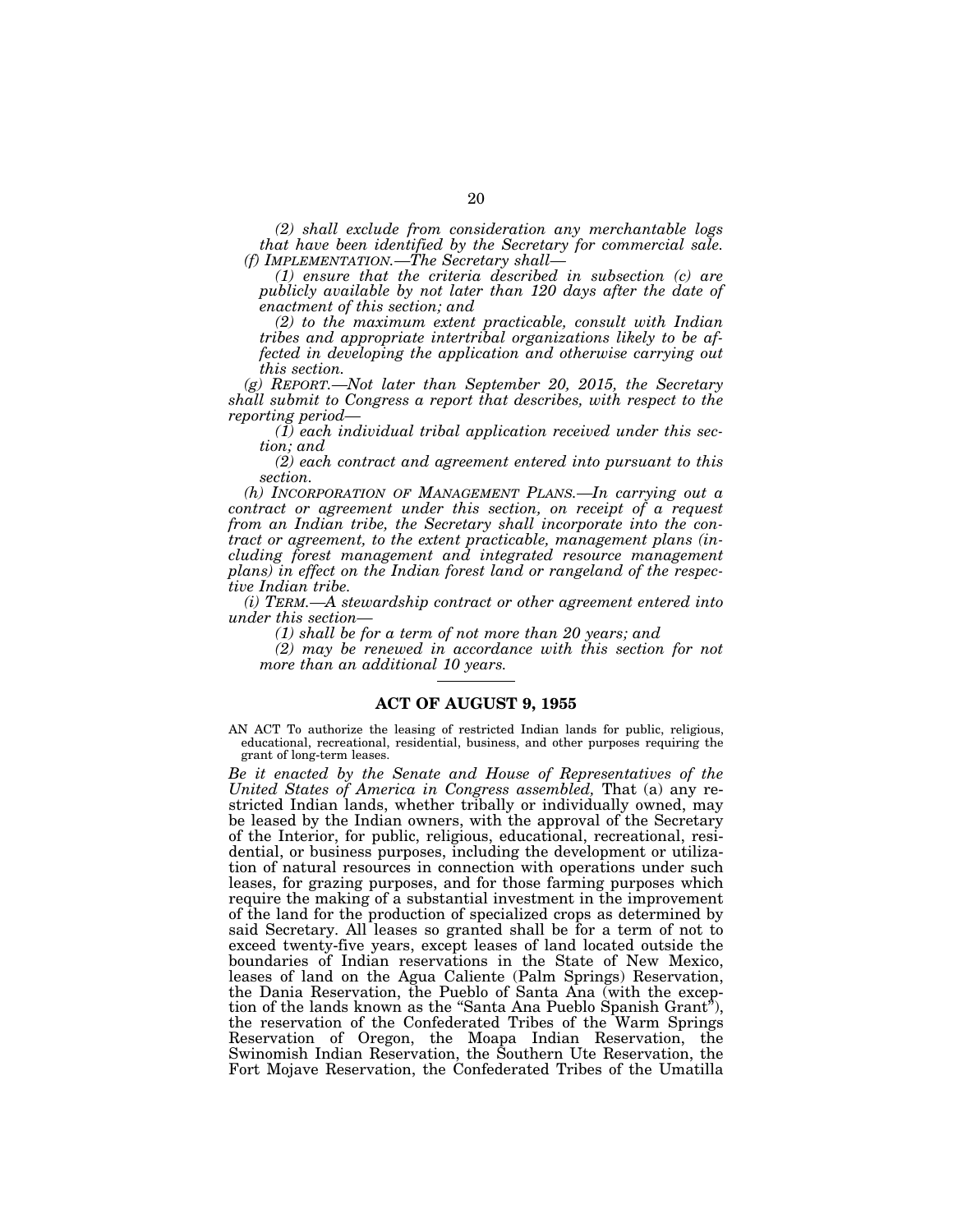Indian Reservation, the Burns Paiute Reservation, the Kalispel Indian Reservation and land held in trust for the Kalispel Tribe of Indians, the Puyallup Tribe of Indians,, the pueblo of Cochiti, the pueblo of Pojoaque, the pueblo of Tesuque, the pueblo of Zuni, the Hualapai Reservation, the Spokane Reservation, the San Carlos Apache Reservation, the Yavapai-Prescott Community Reservations, the Pyramid Lake Reservation, the Gila River Reservation, the Soboba Indian Reservation, the Viejas Indian Reservation, the Tulalip Indian Reservation, the Navajo Reservation, the Cabazon Indian Reservation, the Muckleshoot Indian Reservation and land held in trust for the Muckleshoot Indian Tribe, the Mille Lacs Reservation with respect to a lease between an entity established by the Mille Lacs Band of Chippewa Indians and the Minnesota Historical Society, leases of the the lands comprising the Moses Allotment Numbered 8 and the Moses Allotment Numbered 10, Chelan County, Washington, and lands held in trust for the Las Vegas Paiute Tribe of Indians, and lands held in trust for the Twenty-nine Palms Band of Luiseno Mission Indians, and lands held in trust for the Reno Sparks Indian Colony, lands held in trust for the Torres Martinez Desert Cahuilla Indians, lands held in trust for the Guidiville Band of Pomo Indians of the Guidiville Indian Rancheria, lands held in trust for the Confederated Tribes of the Umatilla Indian Reservation, lands held in trust for the Confederated Tribes of the Warm Springs Reservation of Oregon, land held in trust for the Coquille Indian Tribe, land held in trust for the Confederated Tribes of Siletz Indians, land held in trust for the Confederated Tribes of the Coos, Lower Umpqua, and Siuslaw Indians, land held in trust for the Klamath Tribes, and land held in trust for the Burns Paiute Tribe, and lands held in trust for the Cow Creek Band of Umpqua Tribe of Indians, land held in trust for the Prairie Band Potawatomi Nation, lands held in trust for the Cherokee Nation of Oklahoma, land held in trust for the Fallon Paiute Shoshone Tribes, lands held in trust for the Pueblo of Santa Clara, land held in trust for the Yurok Tribe, land held in trust for the Hopland Band of Pomo Indians of the Hopland Rancheria, lands held in trust for the Yurok Tribe, lands held in trust for the Hopland Band of Pomo Indians of the Hopland Rancheria, lands held in trust for the Confederated Tribes of the Colville Reservation, lands held in trust for the Cahuilla Band of Indians of California, lands held in trust for the confederated Tribes of the Grand Ronde Community of Oregon, and the lands held in trust for the Confederated Salish and Kootenai Tribes of the Flathead Reservation, Montana, and leases to the Devils Lake Sioux Tribe, or any organization of such tribe, of land on the Devils Lake Sioux Reservation, and lands held in trust for Ohkay Owingeh Pueblo which may be for a term of not to exceed ninety-nine years, and except leases of land held in trust for the Morongo Band of Mission Indians which may be for a term of not to exceed 50 years, and except leases of land for grazing purposes which may be for a term of not to exceed ten years. Leases for public, religious, educational, recreational, residential, or business purposes with the consent of both parties may include provisions authorizing their renewal for one additional term of not to exceed twenty-five years, and all leases and renewals shall be made under such terms and regulations as may be prescribed by the Secretary of the Interior. Prior to ap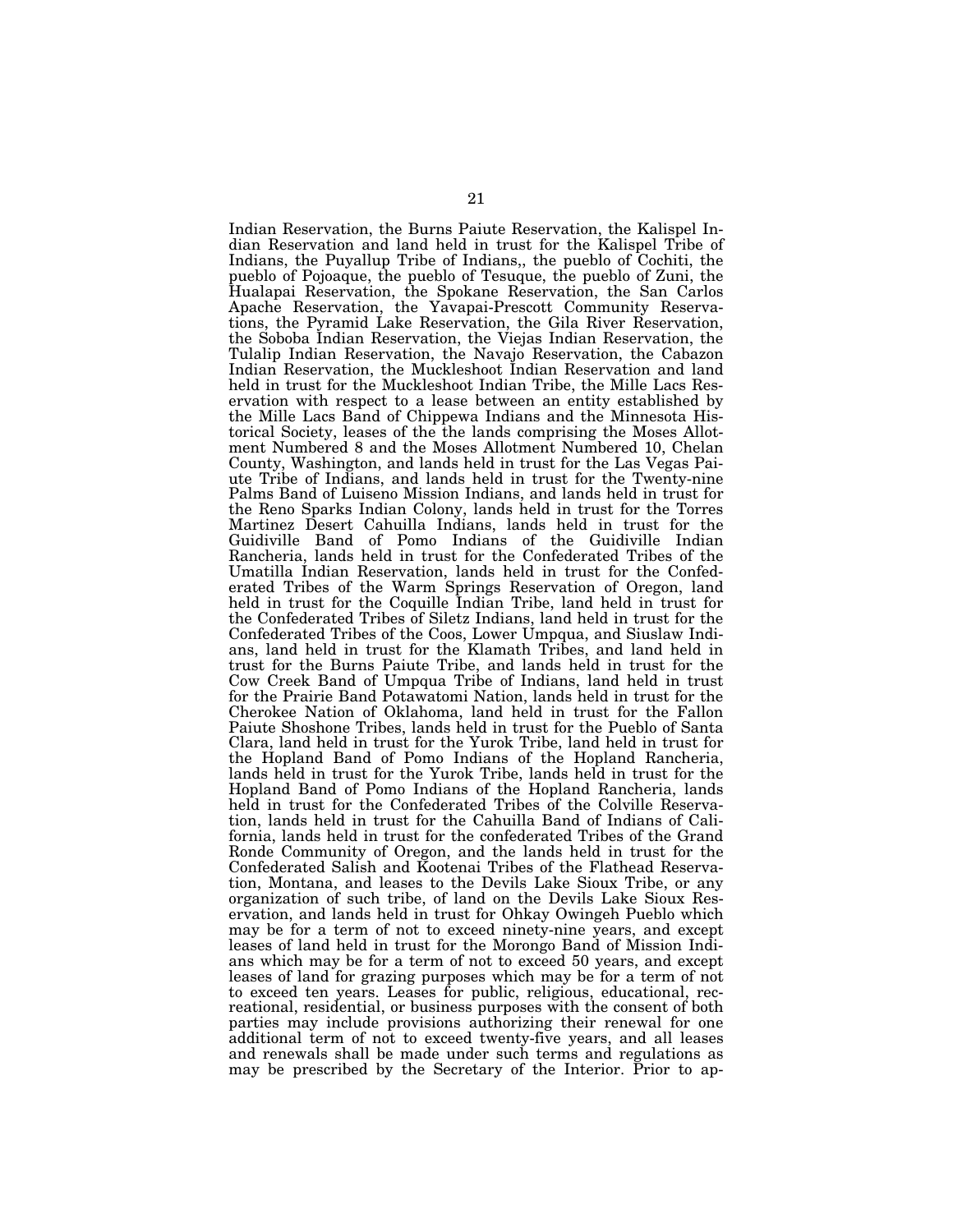proval of any lease or extension of an existing lease pursuant to this section, the Secretary of the Interior shall first satisfy himself that adequate consideration has been given to the relationship between the use of the leased lands and the use of neighboring lands; the height, quality, and safety of any structures or other facilities to be constructed on such lands; the availability of police and fire protection and other services; the availability of judicial forums for all criminal and civil causes arising on the leased lands; and the effect on the environment of the uses to which the leased lands will be subject.

(b) Any lease by the Tulalip Tribes, the Puyallup Tribe of Indians, the Swinomish Indian Tribal Community, or the Kalispel Tribe of Indians under subsection (a) of this section, except a lease for the exploitation of any natural resource, shall not require the approval of the Secretary of the Interior (1) if the term of the lease does not exceed fifteen years, with no option to renew, (2) if the term of the lease does not exceed thirty years, with no option to renew, and the lease is executed pursuant to tribal regulations previously approved by the Secretary of the Interior, or (3) if the term does not exceed seventy-five years (including options to renew), and the lease is executed under tribal regulations approved by the Secretary under this clause (3).

(c) LEASES INVOLVING THE HOPI TRIBE AND THE HOPI PARTI-TIONED LANDS ACCOMMODATION AGREEMENT.—Notwithstanding subsection (a), a lease of land by the Hopi Tribe to Navajo Indians on the Hopi Partitioned Lands may be for a term of 75 years, and may be extended at the conclusion of the term of the lease.

(d) DEFINITIONS.—For purposes of this section—

(1) the term ''Hopi Partitioned Lands'' means lands located in the Hopi Partitioned Area, as defined in section 168.1(g) of title 25, Code of Federal Regulations (as in effect on the date of enactment of this subsection);

(2) the term ''Navajo Indians'' means members of the Navajo Tribe;

(3) the term ''individually owned Navajo Indian allotted land'' means a single parcel of land that—

(A) is located within the jurisdiction of the Navajo Nation;

(B) is held in trust or restricted status by the United States for the benefit of Navajo Indians or members of another Indian tribe; and

 $(C)$  was—

(i) allotted to a Navajo Indian; or

(ii) taken into trust or restricted status by the United States for an individual Indian;

(4) the term ''interested party'' means an Indian or non-Indian individual or corporation, or tribal or non-tribal government whose interests could be adversely affected by a tribal trust land leasing decision made by an applicable Indian tribe;

(5) the term ''Navajo Nation'' means the Navajo Nation government that is in existence on the date of enactment of this Act or its successor;

(6) the term ''petition'' means a written request submitted to the Secretary for the review of an action (or inaction) of an In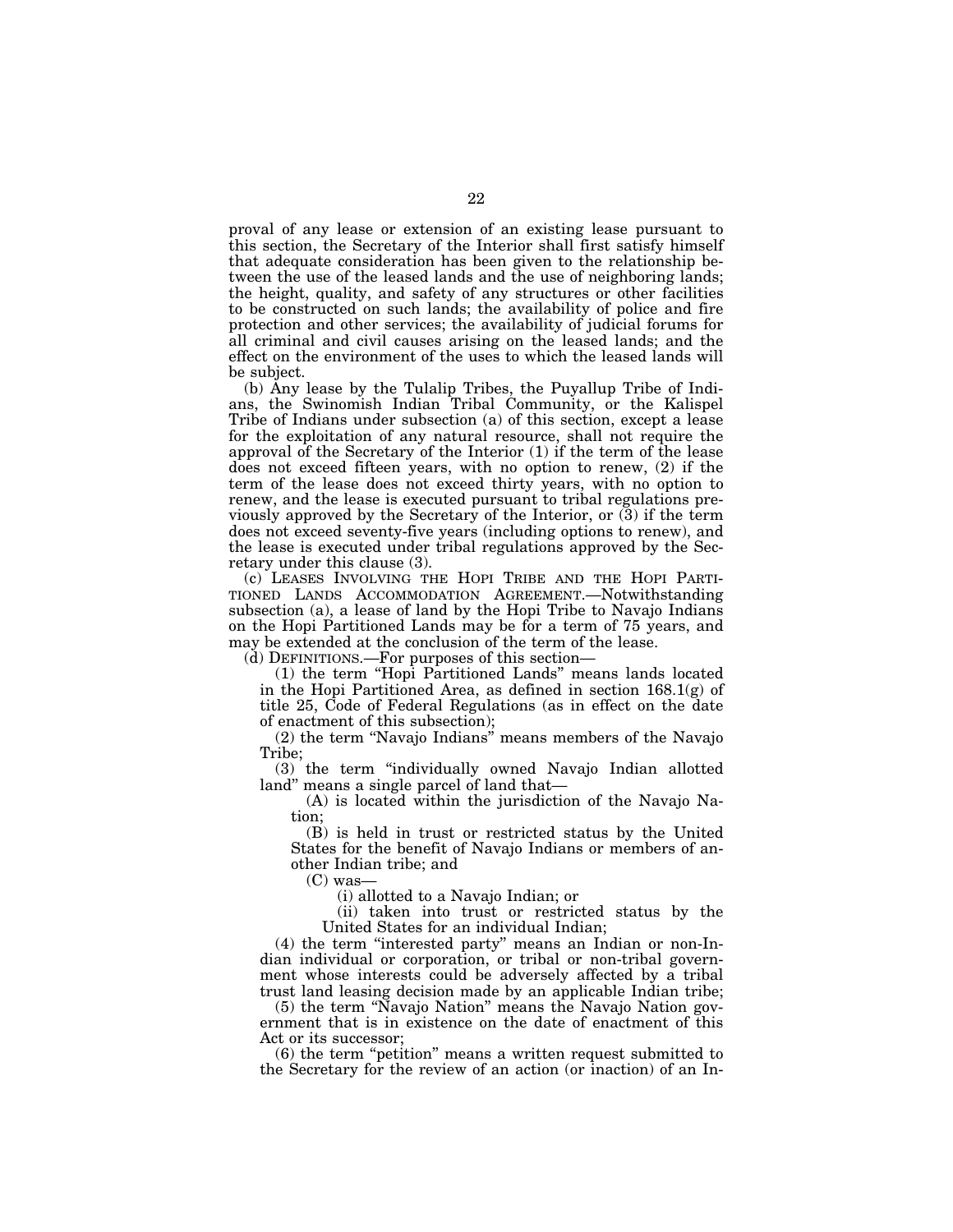dian tribe that is claimed to be in violation of the approved tribal leasing regulations;

(7) the term ''Secretary'' means the Secretary of the Interior;

(8) the term ''tribal regulations'' means regulations enacted in accordance with applicable tribal law and approved by the Secretary;

(9) the term ''Indian tribe'' has the meaning given such term in section 102 of the Federally Recognized Indian Tribe List Act of 1994 (25 U.S.C. 479a); and

(10) the term ''individually owned allotted land'' means a parcel of land that—

 $(A)(i)$  is located within the jurisdiction of an Indian tribe; or

(ii) is held in trust or restricted status by the United States for the benefit of an Indian tribe or a member of an Indian tribe; and

(B) is allotted to a member of an Indian tribe.

(e)(1) Any leases by the Navajo Nation for purposes authorized under subsection (a), and any amendments thereto $\mathbf{I}$ , except a lease for<sup>*</sup>*, *including leases for* the exploration, development, or extrac-</sup> tion of any mineral resources, shall not require the approval of the Secretary if the lease is executed under the tribal regulations approved by the Secretary under this subsection and the term of the lease does not exceed—

(A) in the case of a business or agricultural lease,  $\lceil 25 \text{ years.} \rceil$ except that any such lease may include an option to renew for up to two additional terms, each of which may not exceed 25 years; and] 99 years;

(B) in the case of a lease for public, religious, educational, recreational, or residential purposes, 75 years if such a term is provided for by the Navajo Nation through the promulgation of regulations [.]; and

*(C) in the case of a lease for the exploration, development, or extraction of mineral resources, including geothermal resources, 25 years, except that any such lease may include an option to renew for one additional term not to exceed 25 years.* 

(2) Paragraph (1) shall not apply to individually owned Navajo Indian allotted land.

(3) The Secretary shall have the authority to approve or disapprove tribal regulations referred to under paragraph (1). The Secretary shall approve such tribal regulations if such regulations are consistent with the regulations of the Secretary under subsection (a), and any amendments thereto, and provide for an environmental review process. The Secretary shall review and approve or disapprove the regulations of the Navajo Nation within 120 days of the submission of such regulations to the Secretary. Any disapproval of such regulations by the Secretary shall be accompanied by written documentation that sets forth the basis for the disapproval. Such 120-day period may be extended by the Secretary after consultation with the Navajo Nation.

(4) If the Navajo Nation has executed a lease pursuant to tribal regulations under paragraph (1), the Navajo Nation shall provide the Secretary with—

(A) a copy of the lease and all amendments and renewals thereto; and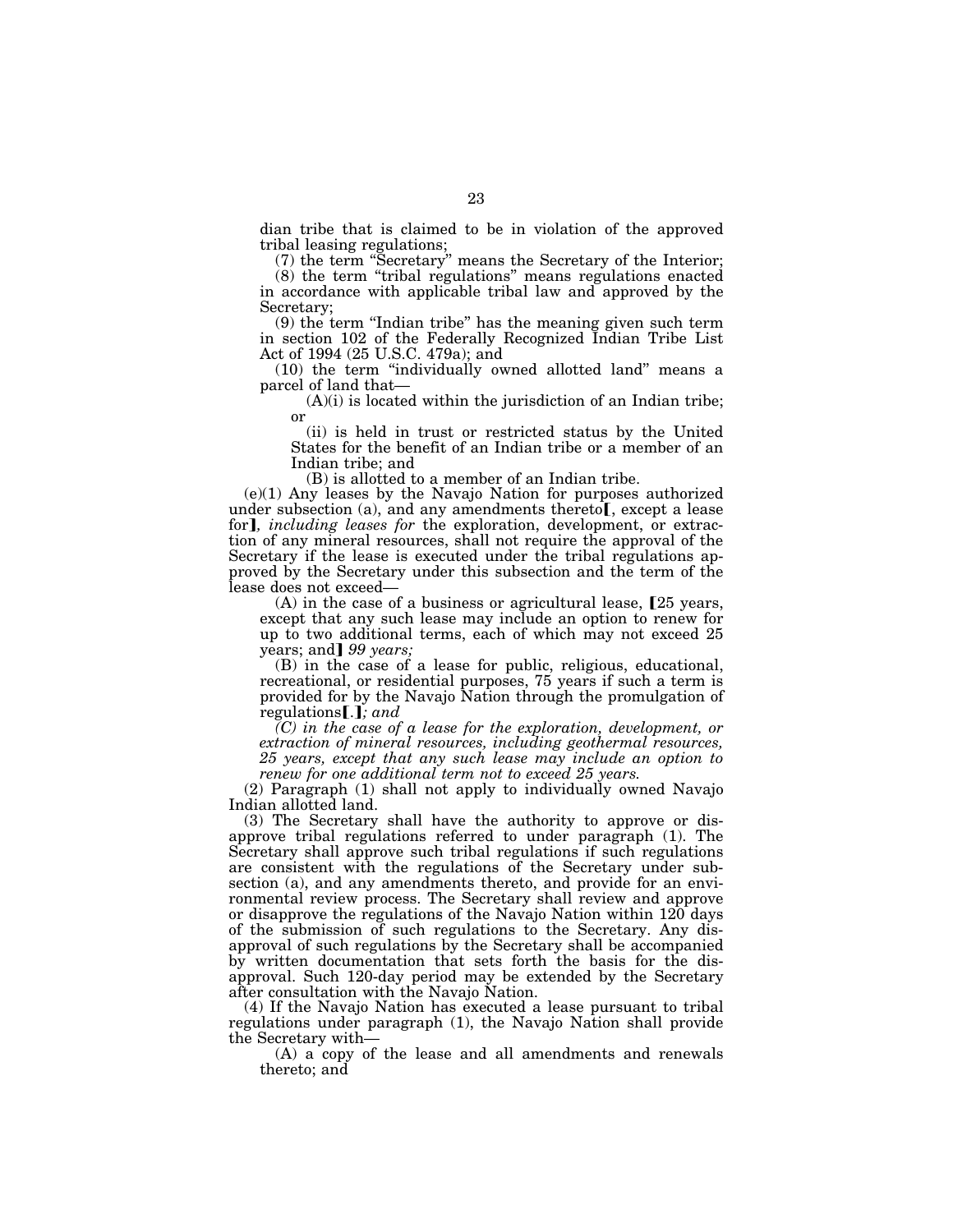(B) in the case of regulations or a lease that permits payment to be made directly to the Navajo Nation, documentation of the lease payments sufficient to enable the Secretary to discharge the trust responsibility of the United States under paragraph (5).

(5) The United States shall not be liable for losses sustained by any party to a lease executed pursuant to tribal regulations under paragraph (1), including the Navajo Nation. Nothing in this paragraph shall be construed to diminish the authority of the Secretary to take appropriate actions, including the cancellation of a lease, in furtherance of the trust obligation of the United States to the Navajo Nation.

(6)(A) An interested party may, after exhaustion of tribal remedies, submit, in a timely manner, a petition to the Secretary to review the compliance of the Navajo Nation with any regulations approved under this subsection. If upon such review the Secretary determines that the regulations were violated, the Secretary may take such action as may be necessary to remedy the violation, including rescinding the approval of the tribal regulations and reassuming responsibility for the approval of leases for Navajo Nation tribal trust lands.

(B) If the Secretary seeks to remedy a violation described in subparagraph (A), the Secretary shall—

(i) make a written determination with respect to the regulations that have been violated;

(ii) provide the Navajo Nation with a written notice of the alleged violation together with such written determination; and

(iii) prior to the exercise of any remedy or the rescission of the approval of the regulation involved and the reassumption of the lease approval responsibility, provide the Navajo Nation with a hearing on the record and a reasonable opportunity to cure the alleged violation.

(f) Any contract, including a lease or construction contract, affecting land within the Gila River Indian Community Reservation may contain a provision for the binding arbitration of disputes arising out of such contract. Such contracts shall be considered within the meaning of ''commerce'' as defined and subject to the provisions of section 1 of title 9, United States Code. Any refusal to submit to arbitration pursuant to a binding agreement for arbitration or the exercise of any right conferred by title 9 to abide by the outcome of arbitration pursuant to the provisions of chapter 1 of title 9, sections 1 through 14, United States Code, shall be deemed to be a civil action arising under the Constitution, laws or treaties of the United States within the meaning of section 1331 of title 28, United States Code.

(g) LEASE OF TRIBALLY-OWNED LAND BY ASSINIBOINE AND SIOUX TRIBES OF THE FORT PECK RESERVATION.—

(1) IN GENERAL.—Notwithstanding subsection (a) and any regulations under part 162 of title 25, Code of Federal Regulations (or any successor regulation), subject to paragraph (2), the Assiniboine and Sioux Tribes of the Fort Peck Reservation may lease to the Northern Border Pipeline Company triballyowned land on the Fort Peck Indian Reservation for 1 or more interstate gas pipelines.

(2) CONDITIONS.—A lease entered into under paragraph (1)—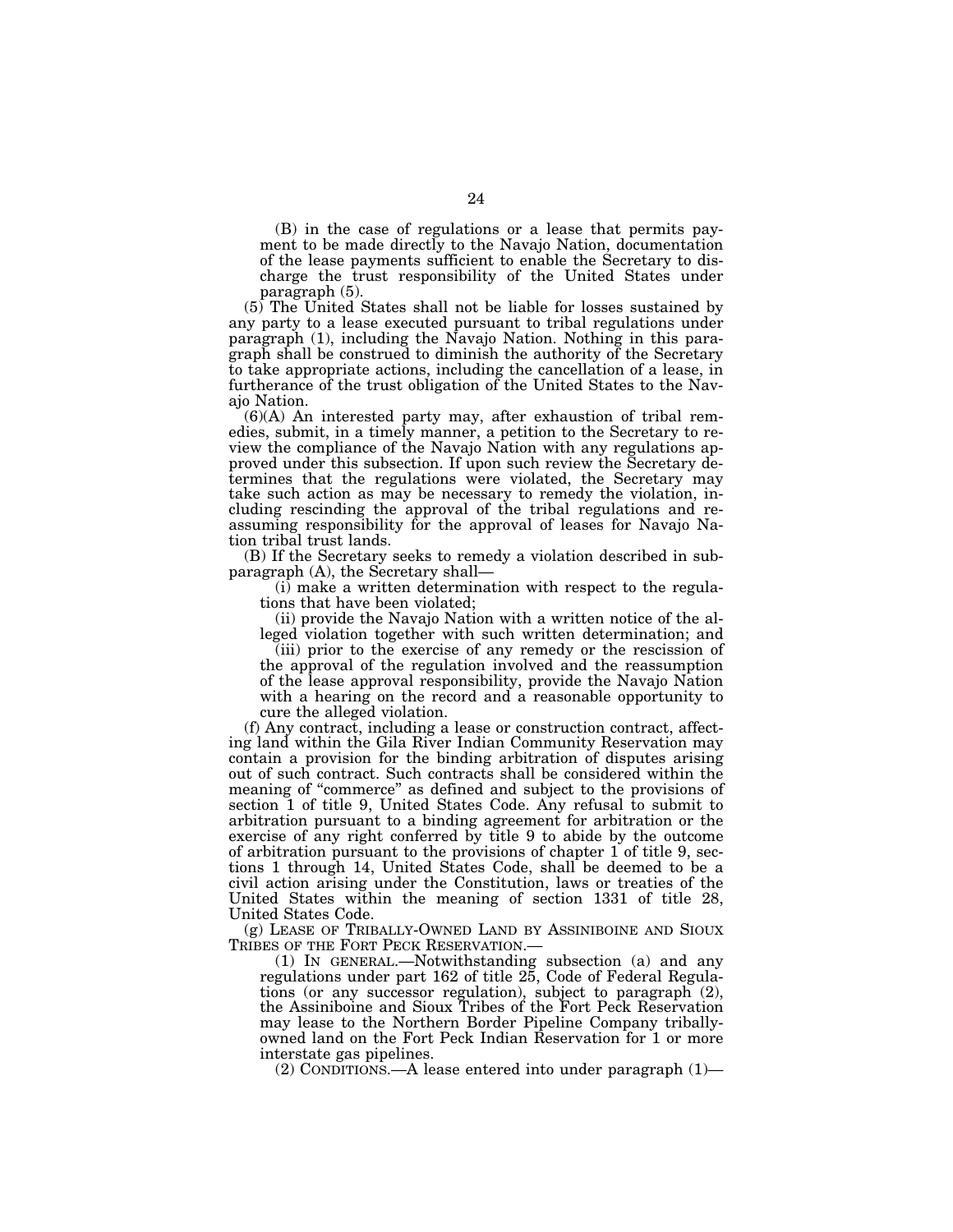(A) shall commence during fiscal year 2011 for an initial term of 25 years;

(B) may be renewed for an additional term of 25 years; and

(C) shall specify in the terms of the lease an annual rental rate—

(i) which rate shall be increased by 3 percent per year on a cumulative basis for each 5-year period; and

(ii) the adjustment of which in accordance with clause (i) shall be considered to satisfy any review requirement under part 162 of title 25, Code of Federal Regulations (or any successor regulation).

(h) TRIBAL APPROVAL OF LEASES.—

(1) IN GENERAL.—At the discretion of any Indian tribe, any lease by the Indian tribe for the purposes authorized under subsection (a) (including any amendments to subsection (a)), except a lease for the exploration, development, or extraction of any mineral resources, shall not require the approval of the Secretary, if the lease is executed under the tribal regulations approved by the Secretary under this subsection and the term of the lease does not exceed—

(A) in the case of a business or agricultural lease, 25 years, except that any such lease may include an option to renew for up to 2 additional terms, each of which may not exceed 25 years; and

(B) in the case of a lease for public, religious, educational, recreational, or residential purposes, 75 years, if such a term is provided for by the regulations issued by the Indian tribe.

(2) ALLOTTED LAND.—Paragraph (1) shall not apply to any lease of individually owned Indian allotted land.

(3) AUTHORITY OF SECRETARY OVER TRIBAL REGULATIONS.—

(A) IN GENERAL.—The Secretary shall have the authority to approve or disapprove any tribal regulations issued in accordance with paragraph (1).

(B) CONSIDERATIONS FOR APPROVAL.—The Secretary shall approve any tribal regulation issued in accordance with paragraph  $(1)$ , if the tribal regulations—

(i) are consistent with any regulations issued by the Secretary under subsection (a) (including any amendments to the subsection or regulations); and

(ii) provide for an environmental review process that includes—

(I) the identification and evaluation of any significant effects of the proposed action on the environment; and

(II) a process for ensuring that—

(aa) the public is informed of, and has a reasonable opportunity to comment on, any significant environmental impacts of the proposed action identified by the Indian tribe; and

(bb) the Indian tribe provides responses to relevant and substantive public comments on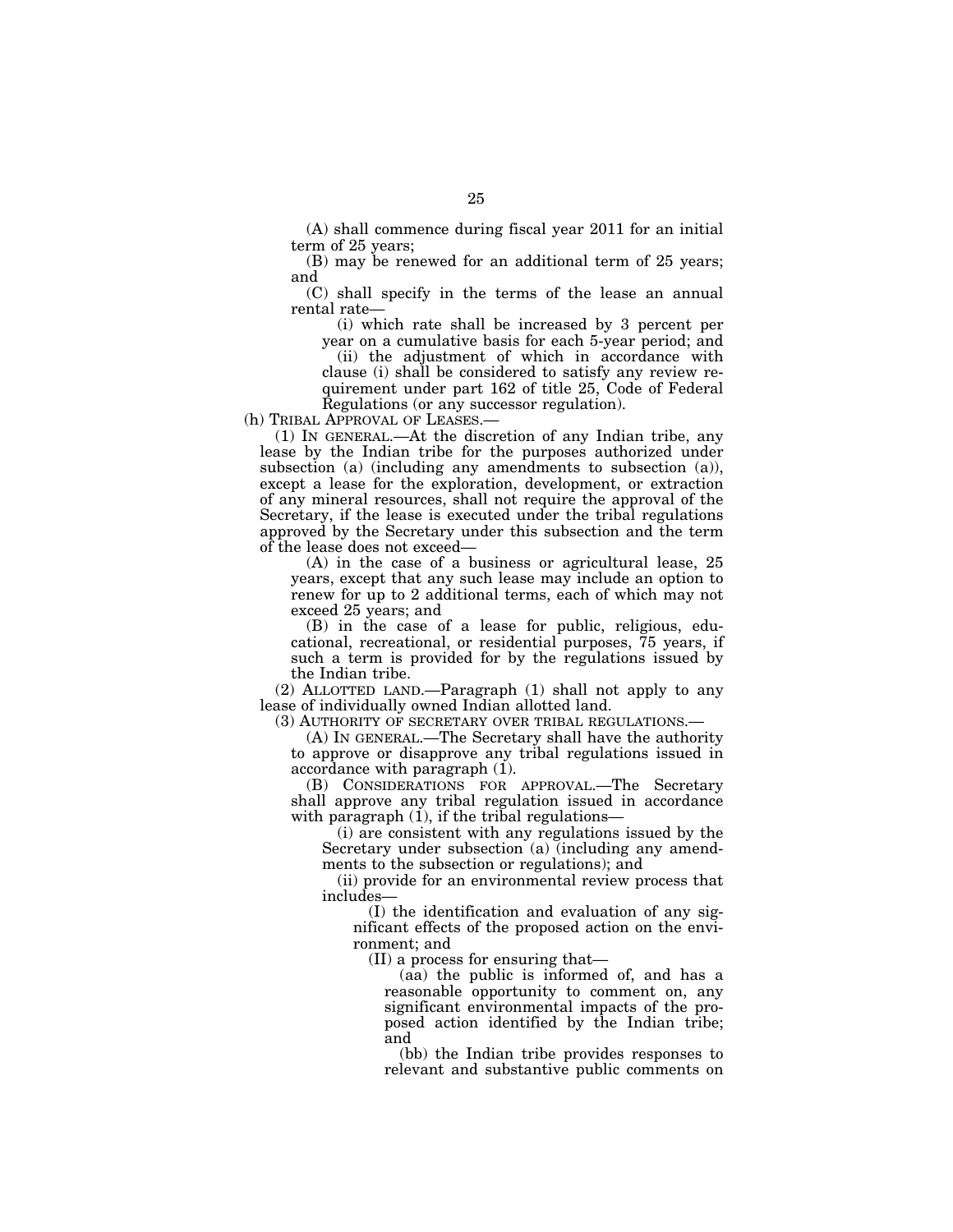any such impacts before the Indian tribe approves the lease.

(C) TECHNICAL ASSISTANCE.—The Secretary may provide technical assistance, upon request of the Indian tribe, for development of a regulatory environmental review process under subparagraph (B)(ii).

(D) INDIAN SELF-DETERMINATION ACT.—The technical assistance to be provided by the Secretary pursuant to subparagraph (C) may be made available through contracts, grants, or agreements entered into in accordance with, and made available to entities eligible for, such contracts, grants, or agreements under the Indian Self-Determination Act  $(25 \text{ U.S.C. } 450 \text{ et seq.}).$ 

(4) REVIEW PROCESS.—

(A) IN GENERAL.—Not later than 120 days after the date on which the tribal regulations described in paragraph (1) are submitted to the Secretary, the Secretary shall review and approve or disapprove the regulations.

(B) WRITTEN DOCUMENTATION.—If the Secretary disapproves the tribal regulations described in paragraph (1), the Secretary shall include written documentation with the disapproval notification that describes the basis for the disapproval.

(C) EXTENSION.—The deadline described in subparagraph (A) may be extended by the Secretary, after consultation with the Indian tribe.

(5) FEDERAL ENVIRONMENTAL REVIEW.—Notwithstanding paragraphs (3) and (4), if an Indian tribe carries out a project or activity funded by a Federal agency, the Indian tribe shall have the authority to rely on the environmental review process of the applicable Federal agency rather than any tribal environmental review process under this subsection.

(6) DOCUMENTATION.—If an Indian tribe executes a lease pursuant to tribal regulations under paragraph (1), the Indian tribe shall provide the Secretary with—

(A) a copy of the lease, including any amendments or renewals to the lease; and

(B) in the case of tribal regulations or a lease that allows for lease payments to be made directly to the Indian tribe, documentation of the lease payments that are sufficient to enable the Secretary to discharge the trust responsibility of the United States under paragraph (7).

(7) TRUST RESPONSIBILITY.—

(A) IN GENERAL.—The United States shall not be liable for losses sustained by any party to a lease executed pursuant to tribal regulations under paragraph (1).

(B) AUTHORITY OF SECRETARY.—Pursuant to the authority of the Secretary to fulfill the trust obligation of the United States to the applicable Indian tribe under Federal law (including regulations), the Secretary may, upon reasonable notice from the applicable Indian tribe and at the discretion of the Secretary, enforce the provisions of, or cancel, any lease executed by the Indian tribe under paragraph (1).

 $(8)$  COMPLIANCE.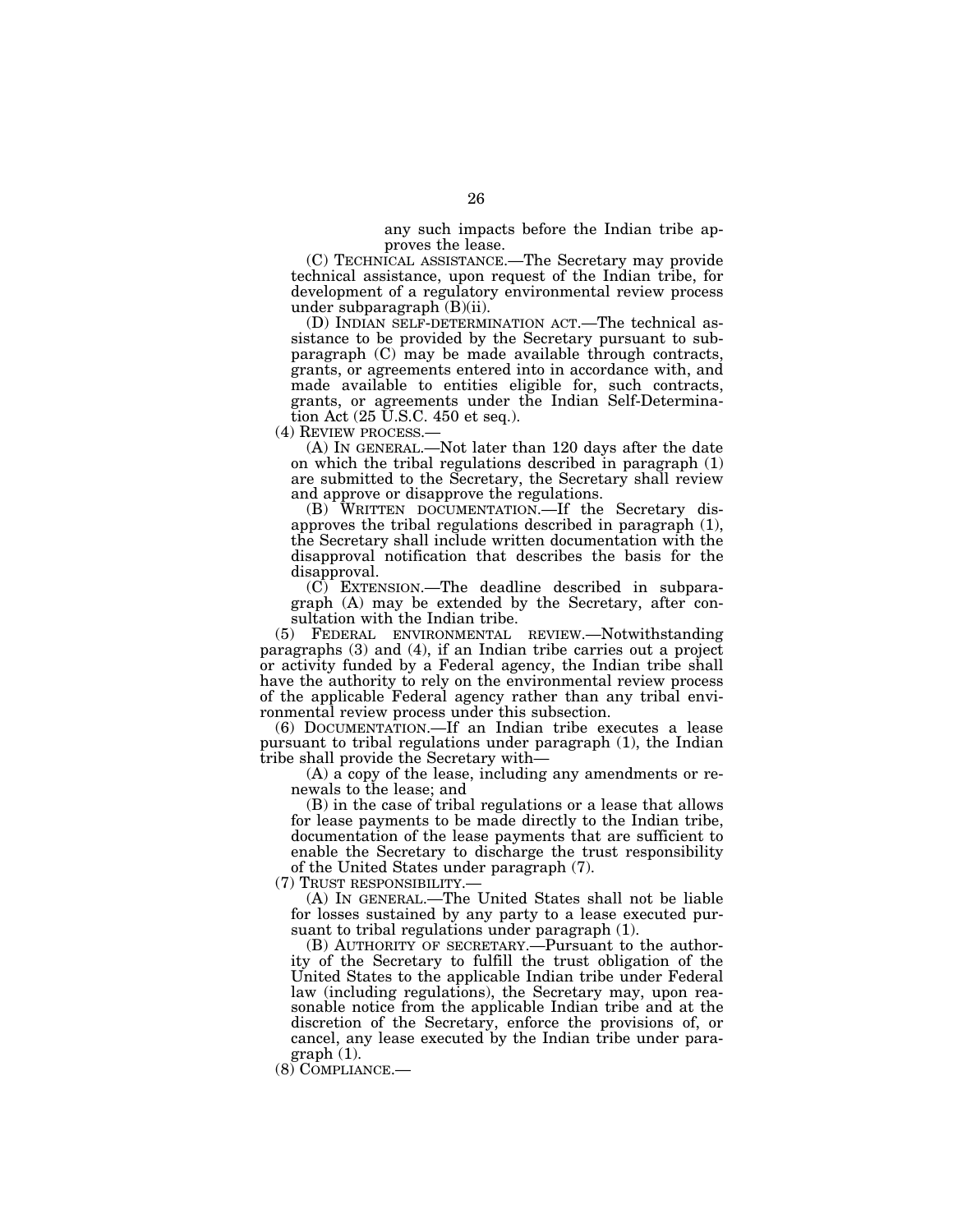(A) IN GENERAL.—An interested party, after exhausting of any applicable tribal remedies, may submit a petition to the Secretary, at such time and in such form as the Secretary determines to be appropriate, to review the compliance of the applicable Indian tribe with any tribal regulations approved by the Secretary under this subsection.

(B) VIOLATIONS.—If, after carrying out a review under subparagraph (A), the Secretary determines that the tribal regulations were violated, the Secretary may take any action the Secretary determines to be necessary to remedy the violation, including rescinding the approval of the tribal regulations and reassuming responsibility for the approval of leases of tribal trust lands.

(C) DOCUMENTATION.—If the Secretary determines that a violation of the tribal regulations has occurred and a remedy is necessary, the Secretary shall—

(i) make a written determination with respect to the regulations that have been violated;

 $(iii)$  provide the applicable Indian tribe with a written notice of the alleged violation together with such written determination; and

(iii) prior to the exercise of any remedy, the rescission of the approval of the regulation involved, or the reassumption of lease approval responsibilities, provide the applicable Indian tribe with—

(I) a hearing that is on the record; and

(II) a reasonable opportunity to cure the alleged violation.

(9) SAVINGS CLAUSE.—Nothing in this subsection shall affect subsection (e) or any tribal regulations issued under that subsection.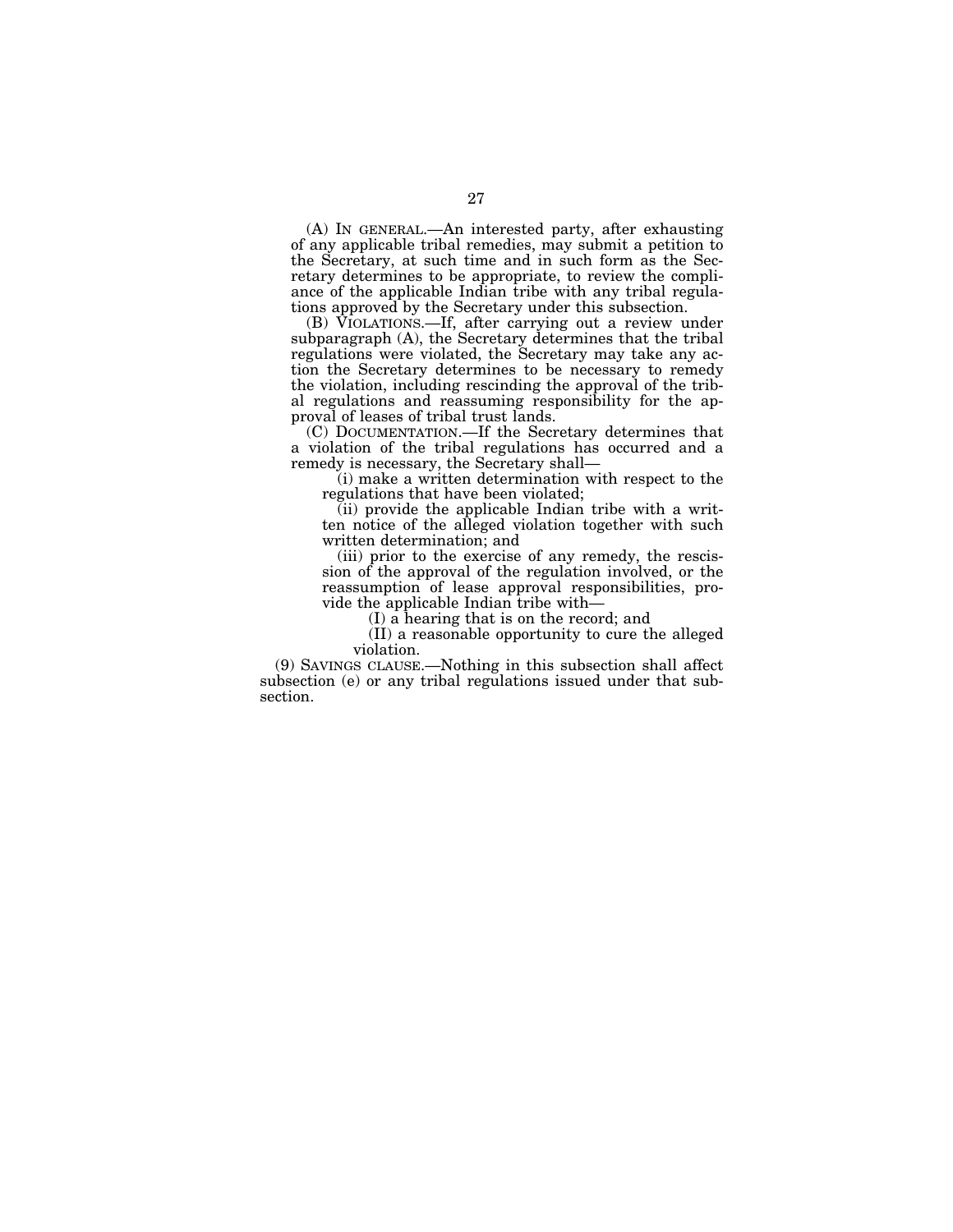## DISSENTING VIEWS

Tribal lands hold great potential for domestic energy production. Yet tribes often cannot harness the full economic development potential of their natural resources because of longstanding bureaucratic hurdles. H.R. 1548 aims to address some of these hurdles by proposing a number of changes to existing law or agency practice, all purportedly aimed at fostering energy development on Indian lands. While we agree that development of tribal natural resources provides an opportunity for significant economic benefits in Indian country, H.R. 1548 goes far beyond the reforms necessary to achieve tribal self-determination in energy development. H.R. 1548 contravenes existing environmental protections and eliminates the critical check of the judiciary on the exercise of power by other branches of government.

H.R. 1548 is flawed in three significant ways. First, H.R. 1548 overreaches by limiting informed decision-making at the federal level through misguided curtailment of the National Environmental Policy Act (NEPA). Section 5 of the bill would amend one of the Nation's bedrock environmental laws to limit review of and comment on proposed projects to members of the affected Indian tribe and other individuals residing within an undefined ''affected area.'' This limitation severely restricts public involvement in proposed federal projects that may affect the environment—a central tenet of NEPA—thus contributing to uninformed decision making at the federal level. Moreover, artificially limiting such review and comment would prevent even other Indian tribes with cultural ties in these so-called affected areas from commenting on a proposed project.

Because "affected area" is undefined in the bill, uniform application of the term is doubtful and invites legal scrutiny by those individuals who may be negatively impacted by a proposed project but who are artificially excluded from review and comment. Application could therefore lead to lawsuits that further delay development of tribal energy projects—an outcome that is contrary to the stated goal of this legislation. Notably, Section 5 is applicable to more than energy projects; it applies to any major project on Indian lands by an Indian tribe, including but not limited to, proposed mining contracts, proposed water development projects, construction of solid waste facilities, and even construction of tribal class III gaming facilities. The negative impact of this provision's waiver of NEPA protections for any type of federal action on Indian lands cannot be overstated.

Second, Section 7 of the bill weakens important legal devices for those seeking environmental justice. It requires a claimant to post a significant surety bond in order to bring claims, prevents recovery of attorneys' fees in cases challenging energy projects, and makes a claimant who fails to succeed on the merits of a suit liable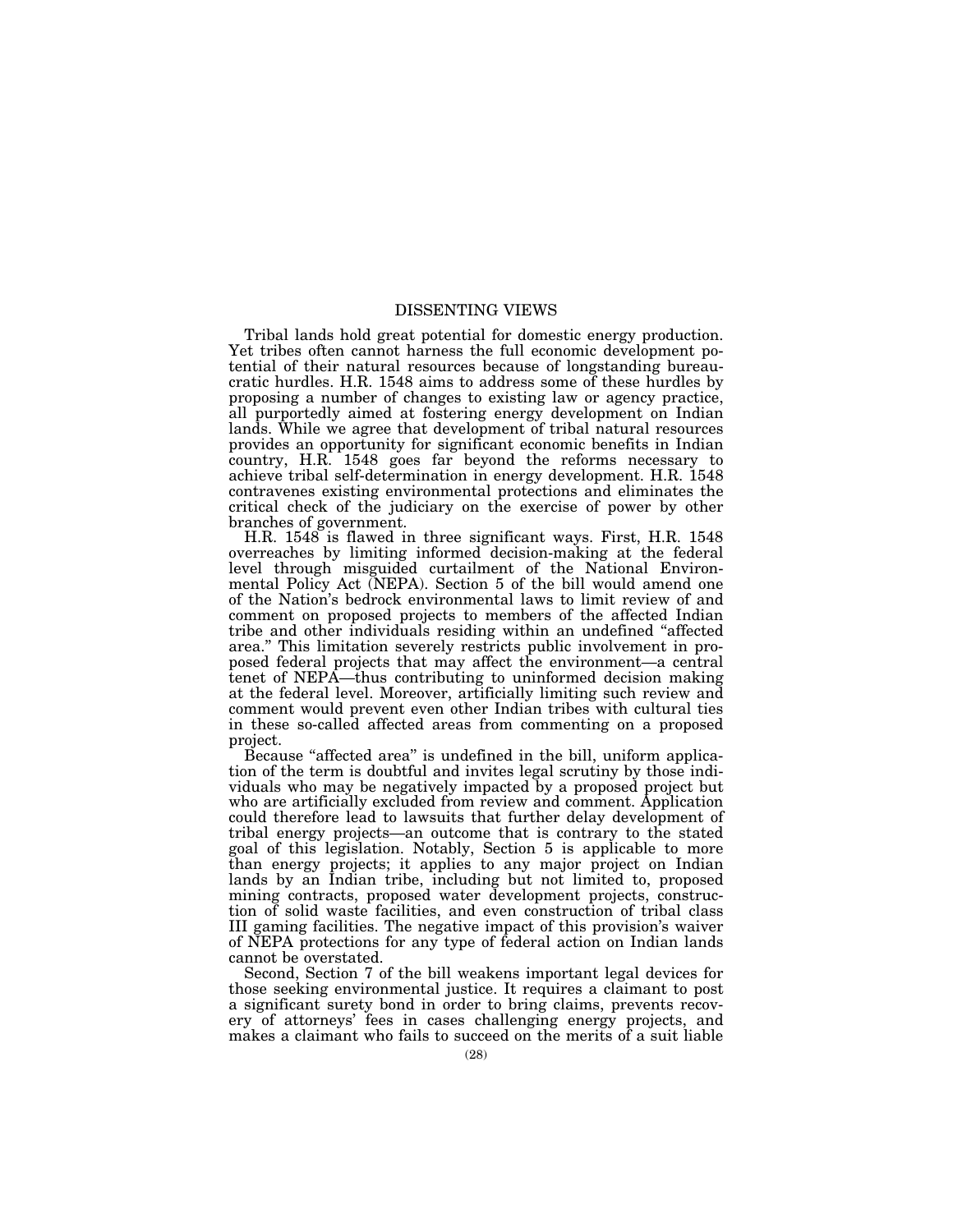to the defendant in attorneys' fees and costs. These requirements make it extremely difficult, if not impossible, for members of the public—even tribal members whose homelands may be impacted by a major federal action of any kind—to prevent or seek judicial redress for environmental harm caused by an energy project on Indian land. Members of the Navajo Nation, for example, experienced firsthand the destruction caused by environmental disaster near Gallup, New Mexico, when United Nuclear Corporation's Church Rock uranium mill tailings disposal pond breached its dam and over 1000 tons of radioactive mill waste and approximately 93 million gallons of mine effluent flowed into a nearby river. Widespread radioactive contamination from this disaster near Navajo lands persist to this day; if H.R. 1548 had been law at the time of this disaster, tribal victims without the financial capacity to file suit would have been barred from the courthouse door. We cannot support a bill that prevents legitimate claims from being brought by victims of environmental disasters caused by energy development projects simply because they cannot afford their day in court.

Furthermore, Section 7 even applies to *non-Indian land* when a tribe partners with an energy company to develop natural resources *anywhere in* the United States. This troubling provision incentivizes energy companies to partner with tribes simply for the benefit of skirting NEPA and profiting from restricted judicial review, thus creating a significant loophole for virtually unregulated development.

Lastly, Section 11 of the bill specifically prevents any fracking rule promulgated by the Department of the Interior from applying to Indian lands without the express consent of the owner. In practice, this provision would create an immediate regulatory void—a concern even the Majority has acknowledged since State laws that regulate hydraulic fracturing cannot be imposed on the tribe itself and, in any event, tribes oppose such application on their lands. Adequate protection of human health and the environment in hydraulic fracturing activities on tribal lands is therefore a serious concern when tribal owners do not consent.

In the Subcommittee hearing on H.R. 1548, a number of tribal witnesses indicated a strong desire to work with the Bureau of Land Management on drafting hydraulic fracturing regulations that properly reflect the unique characteristics of Indian country, preserve tribal autonomy, and incorporate appropriate environmental safeguards. H.R. 1548 would instead leave it up to tribes and their members with impacted interests to consent, which the Administration testified would be difficult to obtain, particularly when consent from owners of fractionated interests in land is required in order for federal regulations to apply.

Finally, according to CBO estimates, H.R. 1548 would cost \$29 million through 2014–2018, assuming appropriations are consistent with the bill. H.R. 1548 would prohibit the Bureau of Land Management (BLM) from collecting fees for applications for a permit to drill for oil or gas on tribal lands. The fees are authorized to be collected in annual appropriations acts and are offsets to discretionary spending. That reduction in future fee collections would subsequently increase discretionary spending and would apply pay-asyou-go procedures thus requiring an offset.